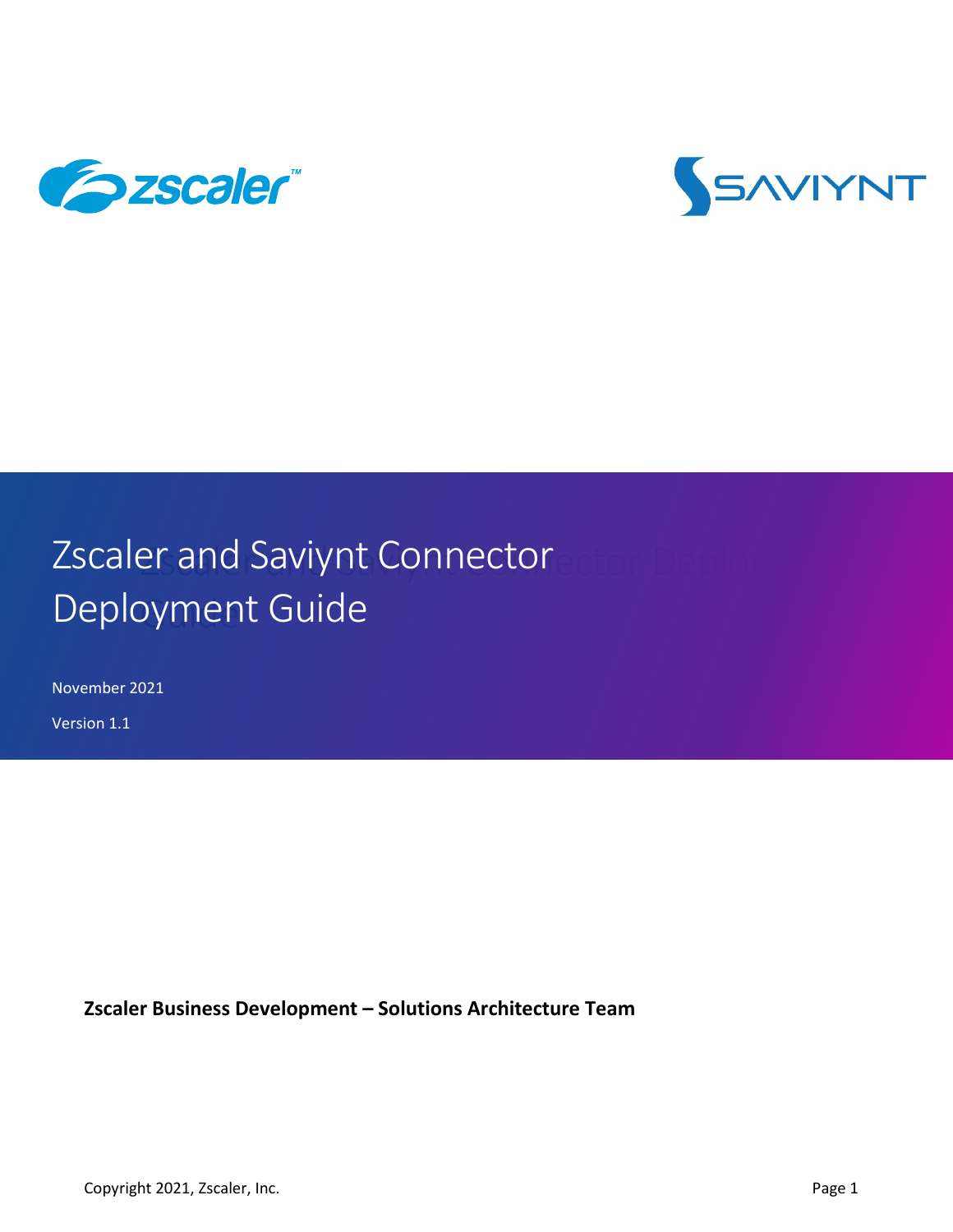# Table of Contents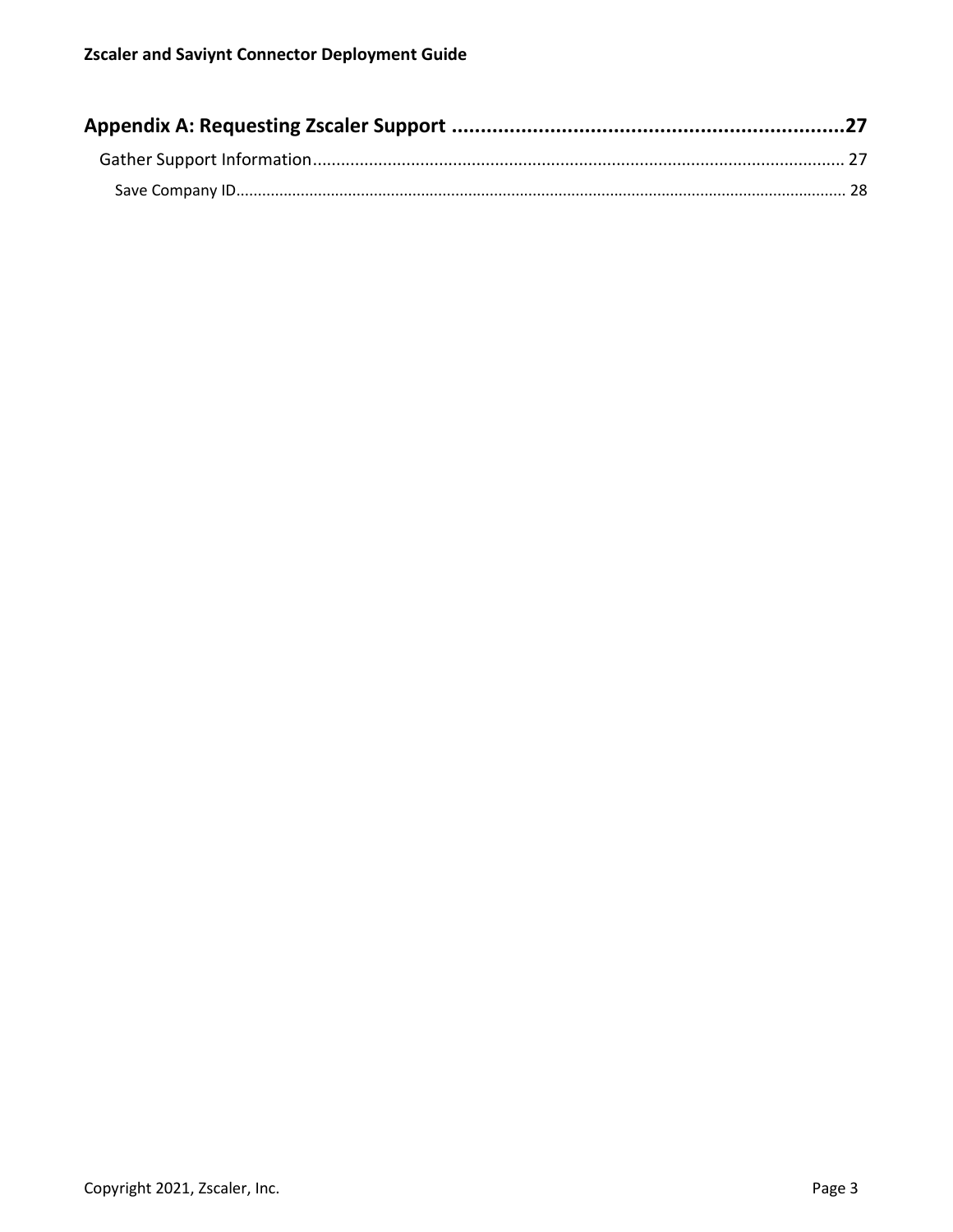# <span id="page-3-0"></span>About This Document

# <span id="page-3-1"></span>Zscaler Overview

Zscaler (Nasdaq: [ZS](https://www.nasdaq.com/market-activity/stocks/zs)), enables the world's leading organizations to securely transform their networks and applications for a mobile and cloud-first world. Its flagship Zscaler Internet Access (ZIA) and Zscaler Private Access (ZPA) services create fast, secure connections between users and applications, regardless of device, location, or network. Zscaler delivers its services 100% in the cloud and offers the simplicity, enhanced security, and improved user experience that traditional appliances or hybrid solutions can't match. Used in more than 185 countries, Zscaler operates a massive, global cloud security platform that protects thousands of enterprises and government agencies from cyberattacks and data loss. For more information on Zscaler, visit [www.zscaler.com](http://www.zscaler.com/) or follow Zscaler on Twitter @zscaler.

# <span id="page-3-2"></span>Saviynt Overview

Saviynt's cloud-architected identity and access governance platform helps modern enterprises scale cloud initiatives and solve the toughest security and compliance challenges in record time. The company brings together identity governance (IGA), granular application access, cloud security, and privileged access management (PAM) to secure the entire business ecosystem and provide a frictionless user experience. The world's largest brands trust Saviynt to accelerate business transformation, empower distributed workforces, and meet continuous compliance. For more information, please visit www.saviynt.com.  

### <span id="page-3-3"></span>Audience

This guide is for network administrators, endpoint / IT administrators, and security analysts responsible for deploying, monitoring, and managing enterprise security systems. For additional product and company resources, please refer to:

- *[Zscaler Resources](#page-4-4)*
- *[Saviynt Resources](#page-5-2)*
- *[Appendix A: Requesting Zscaler Support](#page-26-2)*

# <span id="page-3-4"></span>Software Versions

This document was authored using:

- ECM release version 6.0 and later
- Zscaler release version 11.3 and later

### <span id="page-3-5"></span>Request for Comments

- **For Prospects / Customers:** We value reader opinions and experiences. Please contact us at [partner](mailto:partner-doc-support@zscaler.com)[doc-support@zscaler.com](mailto:partner-doc-support@zscaler.com) to offer feedback or corrections for this guide.
- **For Zscaler Employees:** Please contact [z-bd-sa@zscaler.com](mailto:z-bd-sa@zscaler.com) to reach the team that validated and authored the integrations in this document.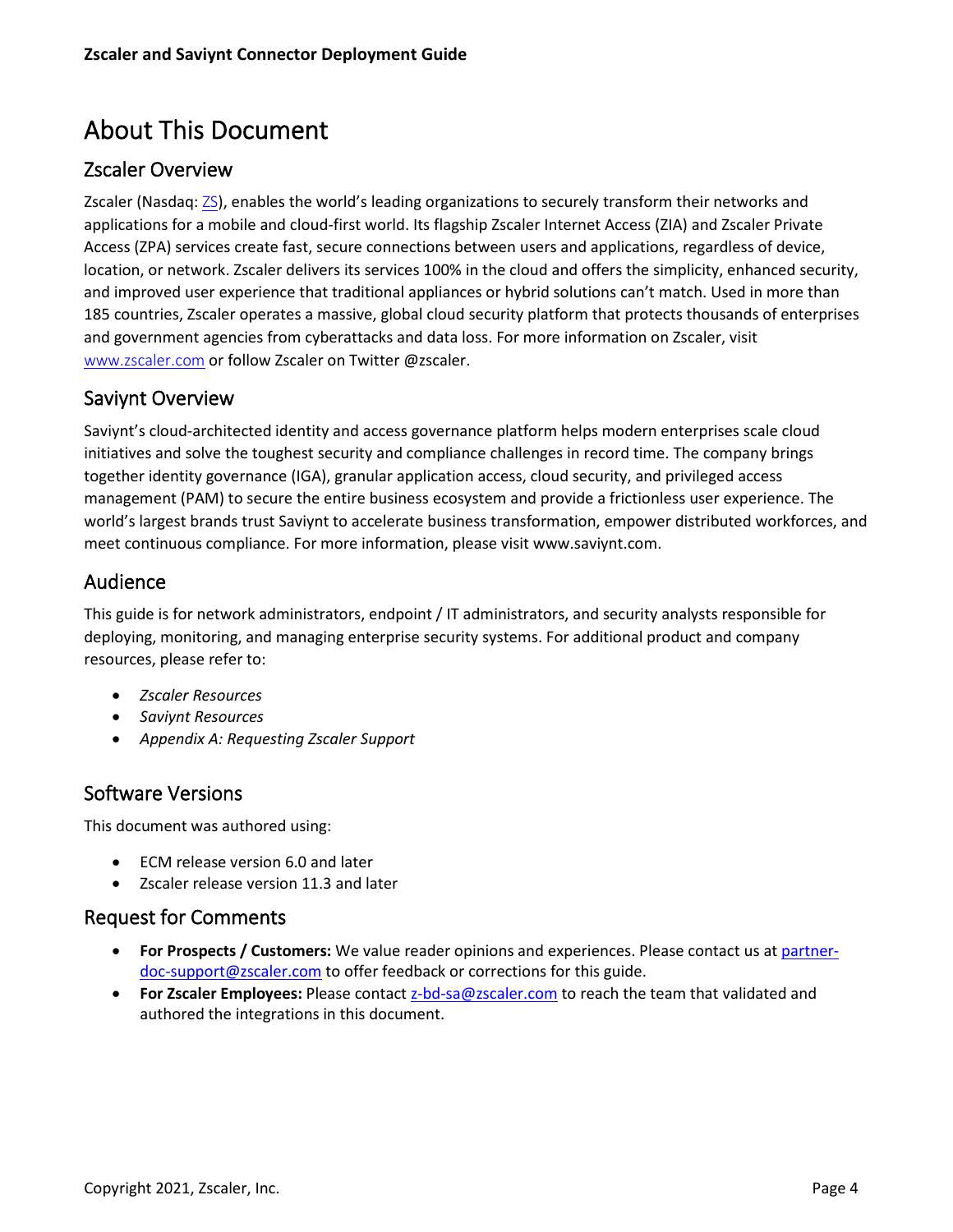# <span id="page-4-0"></span>Zscaler and Saviynt Introduction

# <span id="page-4-1"></span>Zscaler Overview

Below are overviews of the Zscaler and Saviynt applications described in this section.

### <span id="page-4-2"></span>Zscaler Internet Access (ZIA) Overview

Zscaler Internet Access (ZIA) is a secure Internet and web gateway delivered as a service from the cloud. Think of it as a secure Internet onramp—all you do is make Zscaler your next hop to the Internet via one of the following methods:

- Setting up a tunnel (GRE or IPSEC) to the closest Zscaler data center (for offices).
- Forwarding traffic via our lightweight Zscaler Client Connector or PAC file (for mobile employees).

No matter where users connect—a coffee shop in Milan, a hotel in Hong Kong, or a VDI instance in South Korea—they get identical protection. ZIA sits between your users and the Internet and inspects every transaction inline across multiple security techniques (even within SSL).

You get full protection from web and Internet threats. The Zscaler cloud platform supports Cloud Firewall, IPS, Sandboxing, DLP, CASB, and Browser Isolation, allowing you start with the services you need now and activate others as your needs grow.

# <span id="page-4-3"></span>Zscaler Private Access (ZPA) Overview

Zscaler Private Access (ZPA) is a cloud service that provides secure remote access to internal applications running on cloud or data center using a zero trust framework. With ZPA, applications are never exposed to the internet, making them completely invisible to unauthorized users. The service enables the applications to connect to users via inside-out connectivity rather than extending the network to them.

ZPA provides a simple, secure, and effective way to access internal applications. Access is based on policies created by the IT administrator within the ZPA Admin Portal and hosted within the Zscaler cloud. On each user device, a piece of software called Zscaler Client Connector is installed. Zscaler Client Connector ensures the user's device posture and extends a secure micro-tunnel out to the Zscaler cloud when a user attempts to access an internal application.

### <span id="page-4-4"></span>Zscaler Resources

The following table contains links to Zscaler resources based on general topic areas.

| Name and Link               | <b>Description</b>                                                                                                  |
|-----------------------------|---------------------------------------------------------------------------------------------------------------------|
| <b>ZIA Help Portal</b>      | Help articles for ZIA.                                                                                              |
| <b>ZPA Help Portal</b>      | Help articles for ZPA                                                                                               |
| <b>ZPA Posture Profiles</b> | Help link for how to configure ZPA posture profiles.                                                                |
| <b>ZPA Access Policies</b>  | Help link for how to configure ZPA access policies with a set of<br>configuration examples.                         |
| <b>Zscaler Tools</b>        | Troubleshooting, security and analytics, and browser extensions that help<br>Zscaler determine your security needs. |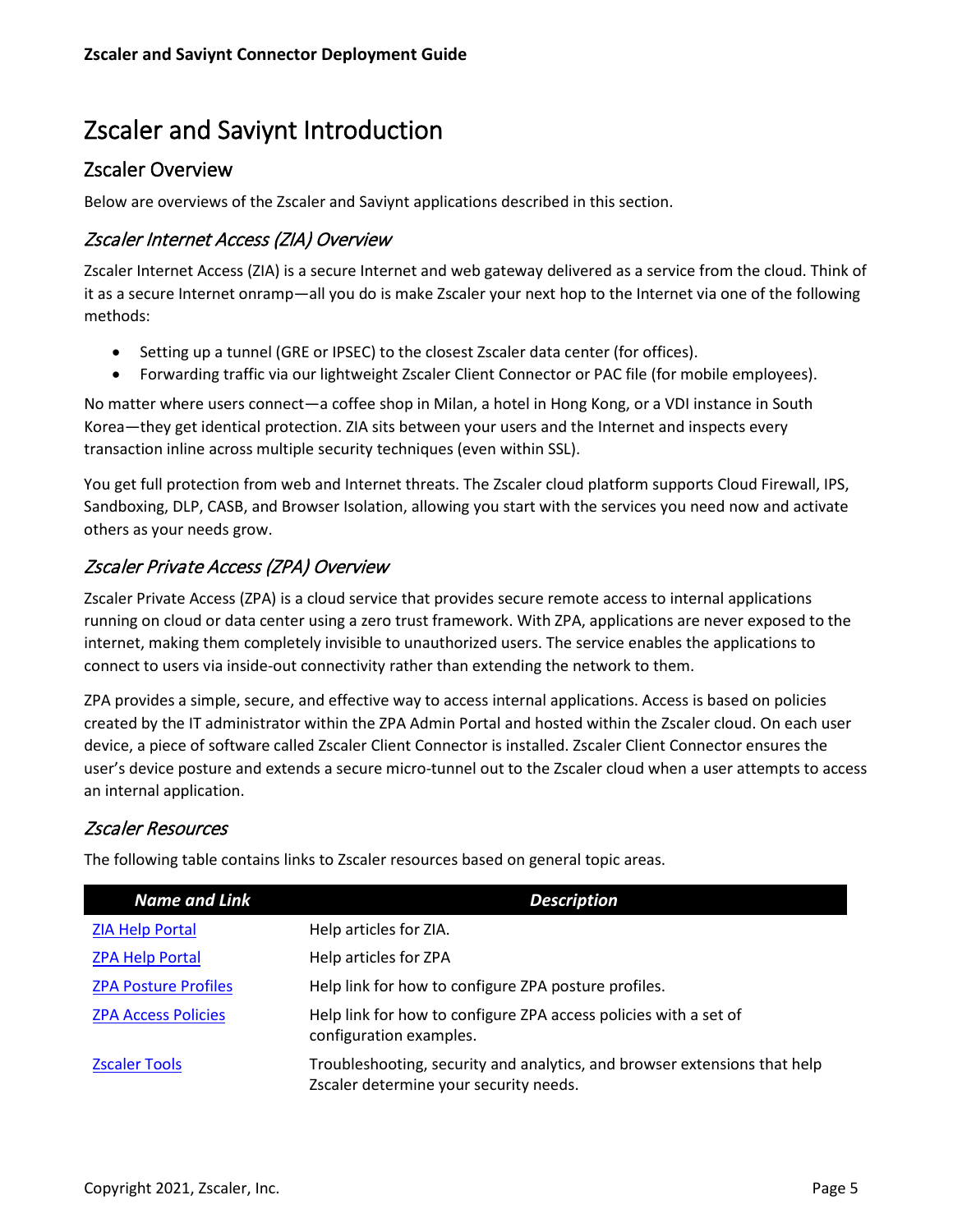| <b>Zscaler Training and</b><br>Certification | Training designed to help you maximize Zscaler products.   |
|----------------------------------------------|------------------------------------------------------------|
| Submit a Zscaler Support<br>Ticket           | Zscaler support portal for submitting requests and issues. |

### <span id="page-5-0"></span>Saviynt Overview

### <span id="page-5-1"></span>Saviynt Enterprise Identity Cloud Overview

The Saviynt Enterprise Identity Cloud (EIC) combines multiple identity management capabilities into a single cohesive platform. Unify controls and risk management for every identity, app, and cloud across your business. Onboard people, apps, and machines in minutes and selectively turn on access and governance functionality.

- **Designed for Rapid Deployment**. Configure without code and use our industry integrations, templates, and control libraries to deploy Saviynt in weeks.
- **Built on Zero Trust**. Automate dynamic access management and introduce just-in-time privilege elevation & time-bound access for any human or machine identity.
- **Continuous Compliance Ready**. Simplify audits with an assured compliance framework, reduce fraud with cross-application SoD management, and automated controls monitoring.
- **Trusted and Secure**. Meet evolving security and industry regulations with a SOC, ISO, and FedRAMP Moderate certified identity platform.

#### <span id="page-5-2"></span>Saviynt Resources

The following table contains links to Saviynt support resources. You will need a Saviynt customer login to access help and support resources.

| <b>Name and Link</b>                     | <b>Description</b>                                                                                       |
|------------------------------------------|----------------------------------------------------------------------------------------------------------|
| <b>Saviynt Enterprise Identity Cloud</b> | Description of the EIC properties and value.                                                             |
| <b>Saviynt Customer Support</b>          | Saviynt support portal for submitting requests and issues.                                               |
| <b>Saviynt Solution Guides</b>           | Solution guides help enterprises easily configure our products with their<br>existing software solutions |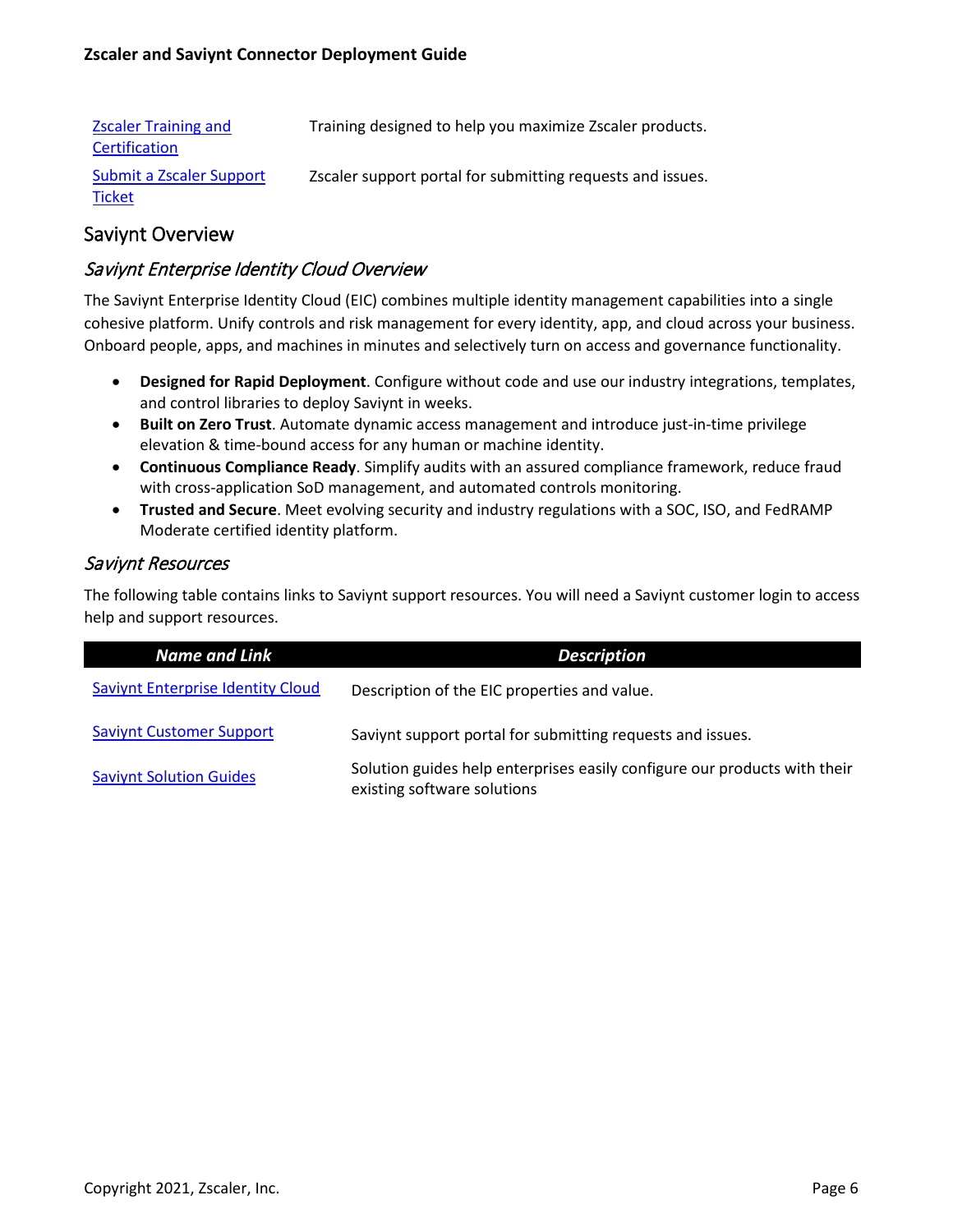# <span id="page-6-0"></span>Zscaler Connector Guide

This guide describes the Zscaler connector used to integrate Saviynt Enterprise Identity Cloud (EIC) with Zscaler Private Access (ZPA) and Zscaler Internet Access (ZIA).

# <span id="page-6-1"></span>Introduction

Zscaler is the creator of the Zero Trust Exchange platform that transforms and empowers an anywhereworkforce seamlessly and securely by embracing a zero-trust mindset. At a high-level, Zscaler comprises of elements such as users, groups, and policies.

The Zscaler connector creates an integration with ZPA and ZIA applications to manage Zscaler users and gain visibility of their groups and user-group memberships from EIC.

# **NOTE**

This guide provides information about using the Zscaler (SCIM-based) connector for performing operations listed in the Supported Features section.

# <span id="page-6-2"></span>Supported Features

The Zscaler connector supports the following features:

|                                 |                             |                              | <b>Import</b>                       |                                                  | <b>Provisioning</b>                                                  |                                            |
|---------------------------------|-----------------------------|------------------------------|-------------------------------------|--------------------------------------------------|----------------------------------------------------------------------|--------------------------------------------|
| <b>Zscaler</b><br><b>Object</b> | <b>EIC</b><br><b>Object</b> | <b>Full</b><br><b>Import</b> | <b>Incremental</b><br><b>Import</b> | Lifecycle<br><b>Management</b>                   | Add or<br>Remove<br><b>Access</b>                                    | <b>Additional</b><br><b>Configurations</b> |
| <b>Users</b>                    | Accounts                    | Yes                          | No                                  | Support for creating<br>and removing<br>accounts |                                                                      |                                            |
| Groups                          | Groups                      | Yes                          | No.                                 | Not applicable                                   | Support for adding<br>group members and<br>removing group<br>members | Groups                                     |

#### **NOTE**

The features listed above are currently supported in EIC. Any new enhancements will be communicated via the Release Notes.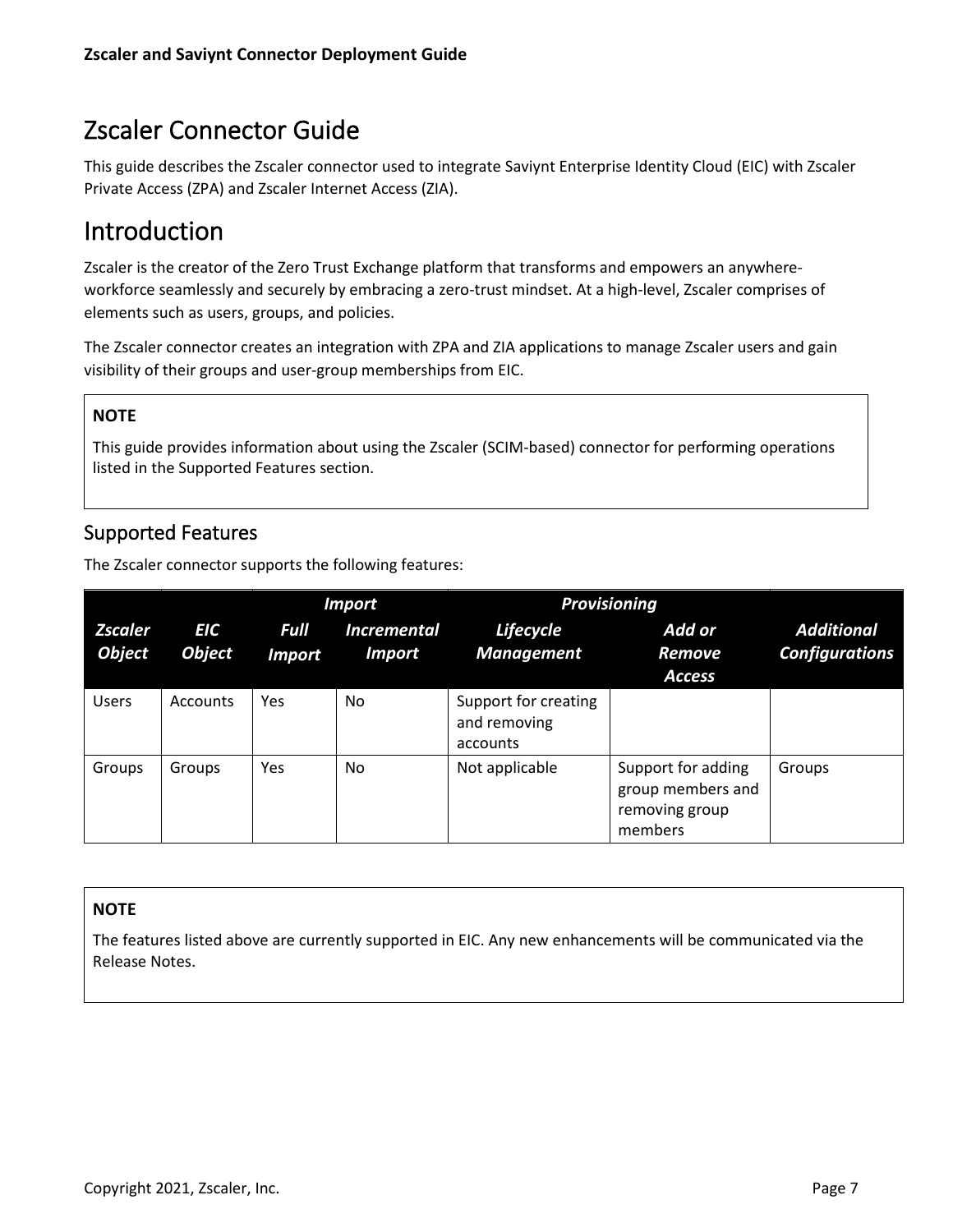# <span id="page-7-0"></span>Understanding the Integration Between Saviynt and Zscaler

You must integrate the EIC and the collaboration platform hosted by the target application (Zscaler, in this case) to execute import, provisioning, and deprovisioning tasks. The following components are involved in the integration:

- **Zscaler**, which is the target application for which EIC manages the identity lifecycle. Zscaler integrates with EIC through the connector to import, manage accounts, and access data.
- **Objects**, which are imported as entitlement types into EIC.
- A **Security System**, which represents the connection between EIC and the target application.
	- $\circ$  The security system is an endpoint that is the target application for which you want EIC to manage the identity repository.
	- o The security system provides application instance abstraction from connectivity, including highlevel metadata. You can select one connection for importing data from the target application and another connection for provisioning data to the target application. For more information about creating a security system, se[e Creating a Security System.](https://saviynt.freshdesk.com/support/solutions/articles/43000638736#ZscalerConnectorGuide-CreatingaSecuritySystem)
- An **Endpoint** is an instance of an application within the context of a security system.
	- $\circ$  Endpoints are the target applications that the connector to which the imports or exports data and performs provisioning or deprovisioning of identity objects such as users, accounts, and entitlements.
	- $\circ$  You must create an endpoint after creating the security system. You can associate a single security system with multiple endpoints if the deployment involves modelling of multiple isolated virtual applications (based on sets of specific entitlements according to certain categories) within a single application instance. For more information about creating an endpoint, se[e Creating an Endpoint for the Security System.](https://saviynt.freshdesk.com/support/solutions/articles/43000638736#ZscalerConnectorGuide-CreatinganEndpointfortheSecuritySystem)
- A **Connector** is a software component that enables communication between the EIC and the target application. It provides a simplified integration mechanism where in some instances you only need to create a connection with minimal connectivity information for your target application. The REST Connector is used for importing, provisioning, and accessing accounts through the SCIM APIs. For more information about creating a connection, see [Creating a Connection.](https://saviynt.freshdesk.com/support/solutions/articles/43000431233-creating-connections)
- The **Job Scheduler** is a software component that executes a job based on the configured schedule to perform import or provisioning operations from EIC. When a provisioning job is triggered, it creates provisioning tasks in EIC. When these tasks are completed, the provisioning action is performed on the target application through the configured connector. If you want to instantly provision requests for completing the tasks without running the provisioning job, you must enable Instant Provisioning at the security system level and the **Instant Provisioning Tasks** global configuration. For more information about the jobs used by the connectors in the Zscaler integration, see [Using the Zscaler Connector.](https://saviynt.freshdesk.com/support/solutions/articles/43000638736#ZscalerConnectorGuide-UsingtheZscalerConnector)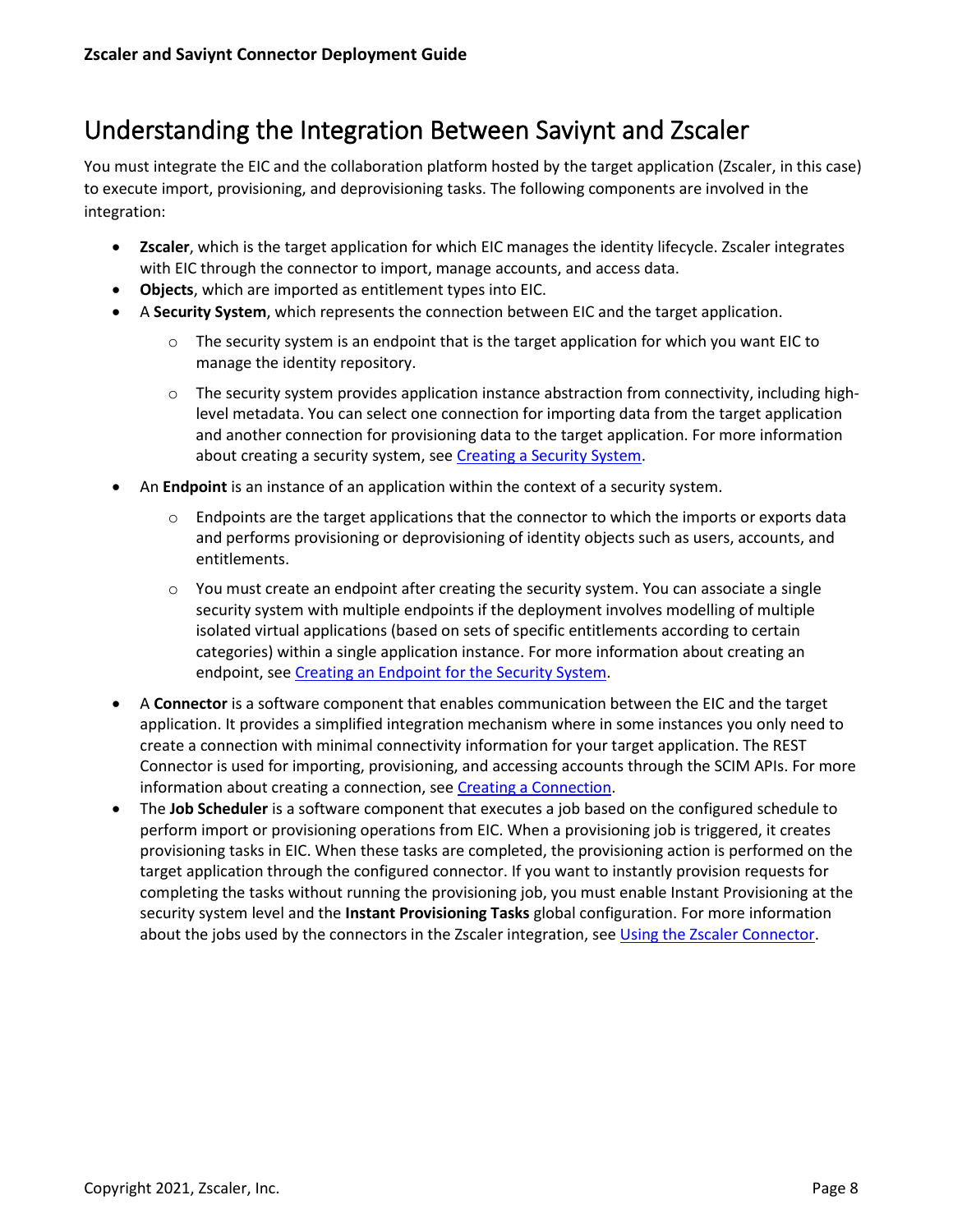# <span id="page-8-0"></span>Connector Architecture

The EIC uses a REST connection to integrate with Zscaler and import data, as well as for provisioning and deprovisioning tasks. The REST connection uses the System for Cross Identity Management (SCIM) protocol to communicate with Zscaler's SCIM interface.

The following diagram illustrates the connector architecture and communication with the target application.



*Figure 1. Zscaler Connector Architecture*

# <span id="page-8-1"></span>Configuring a Connection

### <span id="page-8-2"></span>**Prerequisites**

The connector configuration parameters use an access token and URL for its initial authentication to ZPA and ZIA applications, and to authorize subsequent calls for performing additional transactions.

- Generate the access token and the URL for ZPA application. For more information, see the *Generating Access Token and URL for the ZPA Application* section in [Prerequisites.](https://saviynt.freshdesk.com/support/solutions/articles/43000638736#ZscalerConnectorGuide-Prerequisites)
- Generate the access token and the URL for ZIA application. For more information, see the *Generating Access Token and URL for the ZIA Application* section in [Prerequisites.](https://saviynt.freshdesk.com/support/solutions/articles/43000638736#ZscalerConnectorGuide-Prerequisites)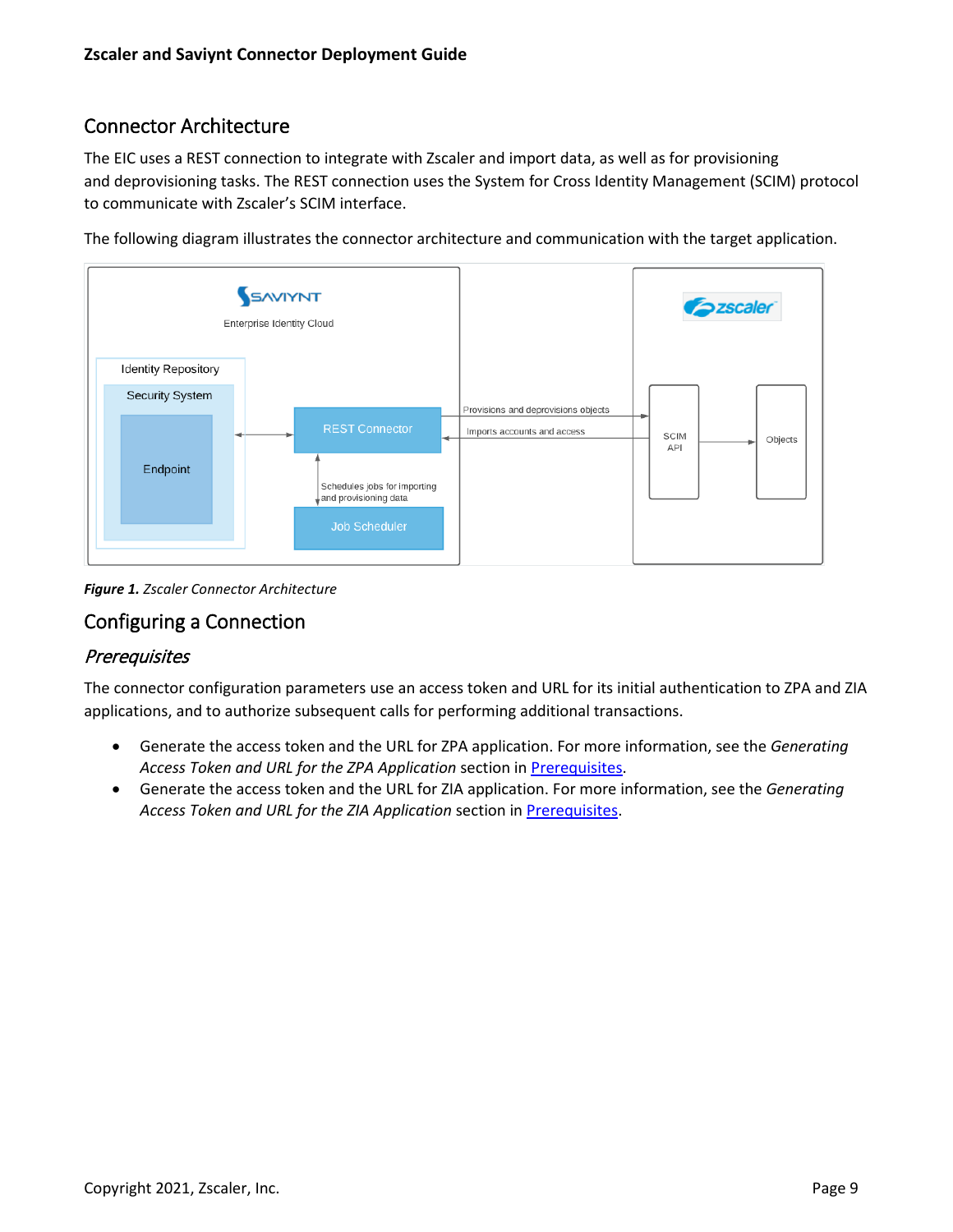#### **Generating Access Token and URL for the ZPA Application**

Perform the following steps to generate access token and URL for the ZPA application:

- 1. Log in to ZPA Admin portal using administrator credentials.
- 2. Navigate to **Administration** > **IdP Configuration Settings**.



*Figure 2. IdP Configuration Settings*

3. Specify the **IdP Configuration details.** The SCIM Configuration page displays the endpoint URL and the access token.

| <b>SCIM CONFIGURATION</b>                                                                                |                                                                          |
|----------------------------------------------------------------------------------------------------------|--------------------------------------------------------------------------|
| <b>SCIM Sync</b><br>C Enabled<br><b>Disabled</b>                                                         | <b>SCIM Attributes for Policy</b><br><b>C</b> Enabled<br><b>Disabled</b> |
| <b>SCIM Service Provider Endpoint</b><br>https:// <domain name=""> /scim/1/72058300560048147/v2</domain> |                                                                          |
| Bearer Token                                                                                             |                                                                          |
| <b>Generate New Token</b>                                                                                |                                                                          |

*Figure 3. IdP Configuration details*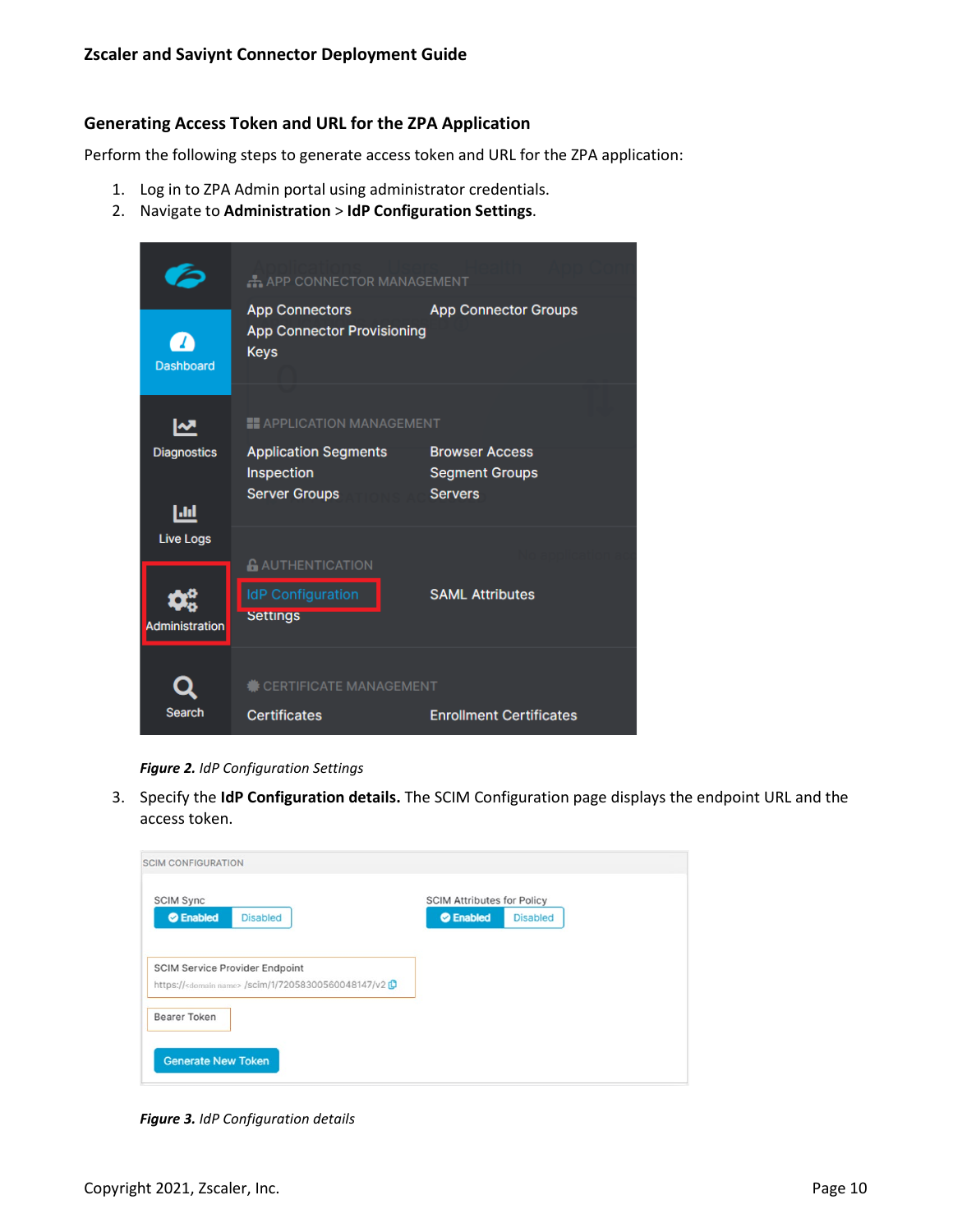In the figure above, 72058300560048147 is the ZPA account number.

#### **Generating Access Token and URL for the ZIA Application**

Perform the following steps to generate access token and URL for the ZIA application:

- 1. Log in to ZPA Admin portal using administrator credentials.
- 2. Navigate to **Administration** > **Authentication Settings**.

|                       | <b><math>\phi</math></b> Settings       |                              |
|-----------------------|-----------------------------------------|------------------------------|
|                       | <b>ACCOUNT MANAGEMENT</b>               | <b>CLOUD CONFIGURATION</b>   |
| <b>ZIA</b>            | <b>My Profile</b>                       | <b>Nanolog Streaming Set</b> |
|                       | <b>Company Profile</b>                  | <b>Advanced Settings</b>     |
| <b>Dashboard</b>      | <b>Alerts</b>                           | <b>Virtual ZENS</b>          |
| ∣∼                    | <b>Print All Policies</b>               | <b>DLP Incident Receiver</b> |
| <b>Analytics</b>      |                                         | <b>Partner Integrations</b>  |
| <b>Policy</b>         |                                         | <b>SaaS Application Tena</b> |
|                       | <b>Authentication</b>                   |                              |
| <b>Administration</b> | <b>AUTHENTICATION CONFIGURATION</b>     | <b>ADMINISTRATION CONTRO</b> |
|                       | <b>Authentication Settings</b>          | <b>Administrator Manager</b> |
| <b>Activation</b>     | <b>User Management</b>                  | <b>Role Management</b>       |
|                       | <b>Identity Proxy Settings</b>          | <b>Audit Logs</b>            |
| Search                | <b>Cloud Service API Key Management</b> | <b>Backup &amp; Restore</b>  |

*Figure 4. Authentication Settings*

3. In the **Authentication Settings** page that displays, click **Add IdP**.

|                  | <b>Authentication Profile</b> | <b>Authentication Settings</b><br><b>Identity Providers NEW</b> |               | <b>Authentication Bridges</b> |                   |                  |             |
|------------------|-------------------------------|-----------------------------------------------------------------|---------------|-------------------------------|-------------------|------------------|-------------|
| <b>O</b> Add IdP |                               | Add Zscaler Client Connector Portal as IdP                      |               |                               |                   |                  |             |
| No.              | ID                            | Name                                                            | <b>Status</b> | Location                      | IdP SAML Certific | Authentication D | Default IdP |
|                  | 48097                         | Saviynt ZIA                                                     | Ø             | Any                           | February 06, 2026 | Any              | $\bullet$   |
|                  |                               |                                                                 |               |                               |                   |                  |             |
|                  |                               |                                                                 |               |                               |                   |                  |             |
|                  |                               |                                                                 |               |                               |                   |                  |             |
|                  |                               |                                                                 |               |                               |                   |                  |             |

*Figure 5. Add IdP*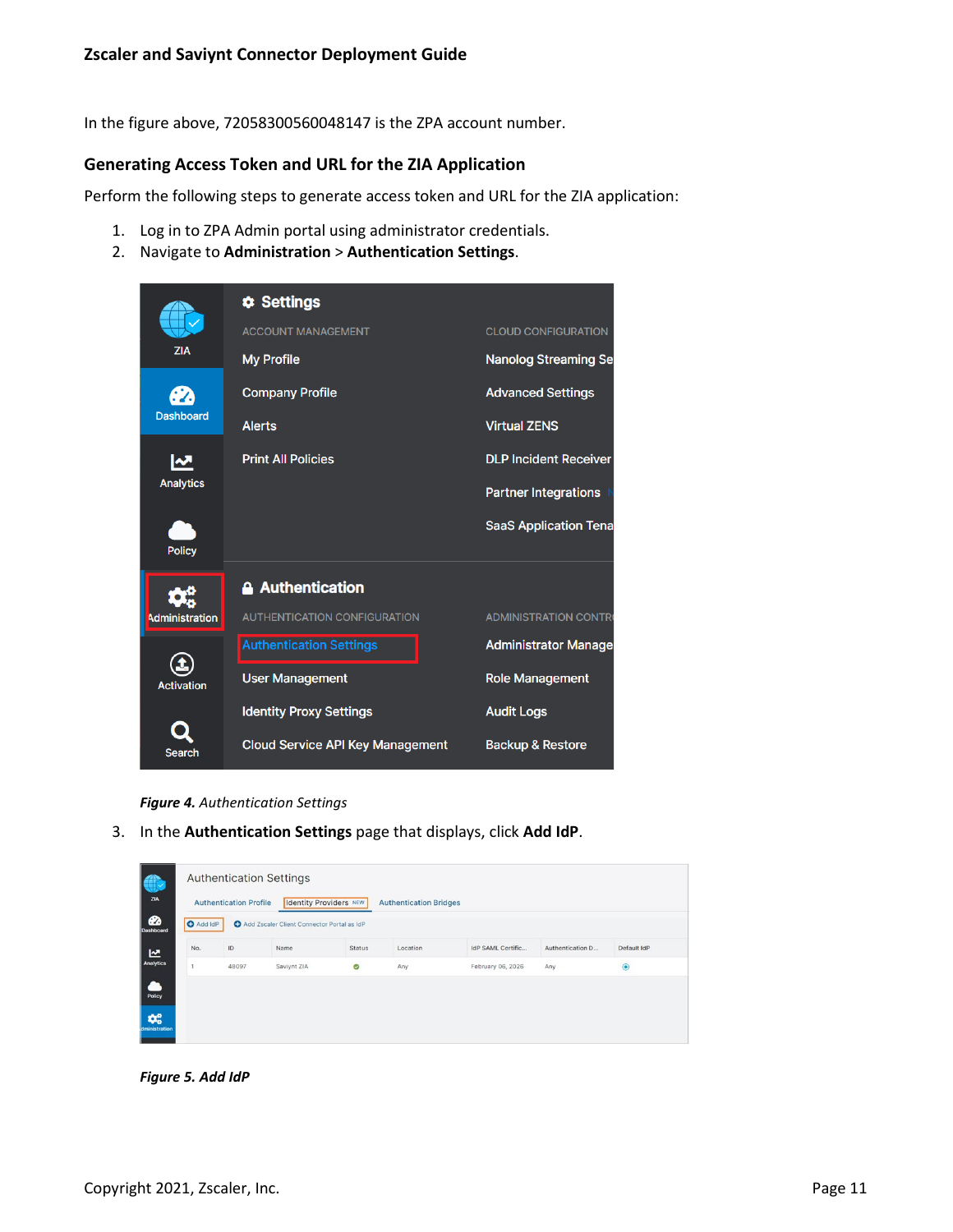4. Specify the **IdP Configuration details.** The **SCIM Configuration** page displays the endpoint URL and the access token.

| <b>Enable SAML Auto-Provisioning</b>                                                                                      | <b>Enable SCIM Provisioning</b>     |
|---------------------------------------------------------------------------------------------------------------------------|-------------------------------------|
| $\pmb{\times}$                                                                                                            |                                     |
| <b>Base URL</b>                                                                                                           |                                     |
| https:// <domain.name>/8651360/scim (Deprecated)<br/>https://<domain.name>/8651360/48097/scim</domain.name></domain.name> |                                     |
| <b>Bearer Token</b>                                                                                                       |                                     |
|                                                                                                                           |                                     |
|                                                                                                                           |                                     |
|                                                                                                                           |                                     |
| <b>Generate Token</b>                                                                                                     |                                     |
|                                                                                                                           |                                     |
| <b>DEVICE TRUST</b>                                                                                                       |                                     |
| <b>Device Trust Attribute</b>                                                                                             | <b>Device Trust Attribute Value</b> |



In the figure above, 8651360/48096 is the ZIA account number.

# <span id="page-11-0"></span>Creating a Connection

A connection refers to the configuration setup for connecting EIC to target applications. For more information about the procedure to create a connection, see [Creating Connections.](https://saviynt.freshdesk.com/support/solutions/articles/43000431233-creating-connections)

#### <span id="page-11-1"></span>Understanding the Configuration Parameters

When creating a connection, you must specify connection parameters that the connector uses to connect with the target application, define the type of operations to perform, the target application objects against which those operations are performed, and the frequency of performing them. In addition, you can view and edit attribute mappings between the EIC and the target application, predefined correlation rules, and provisioning and import jobs.

#### **Configuration Parameters for Account and Access Import**

The connector uses the following parameters for creating a connection and for importing account and access from the target application: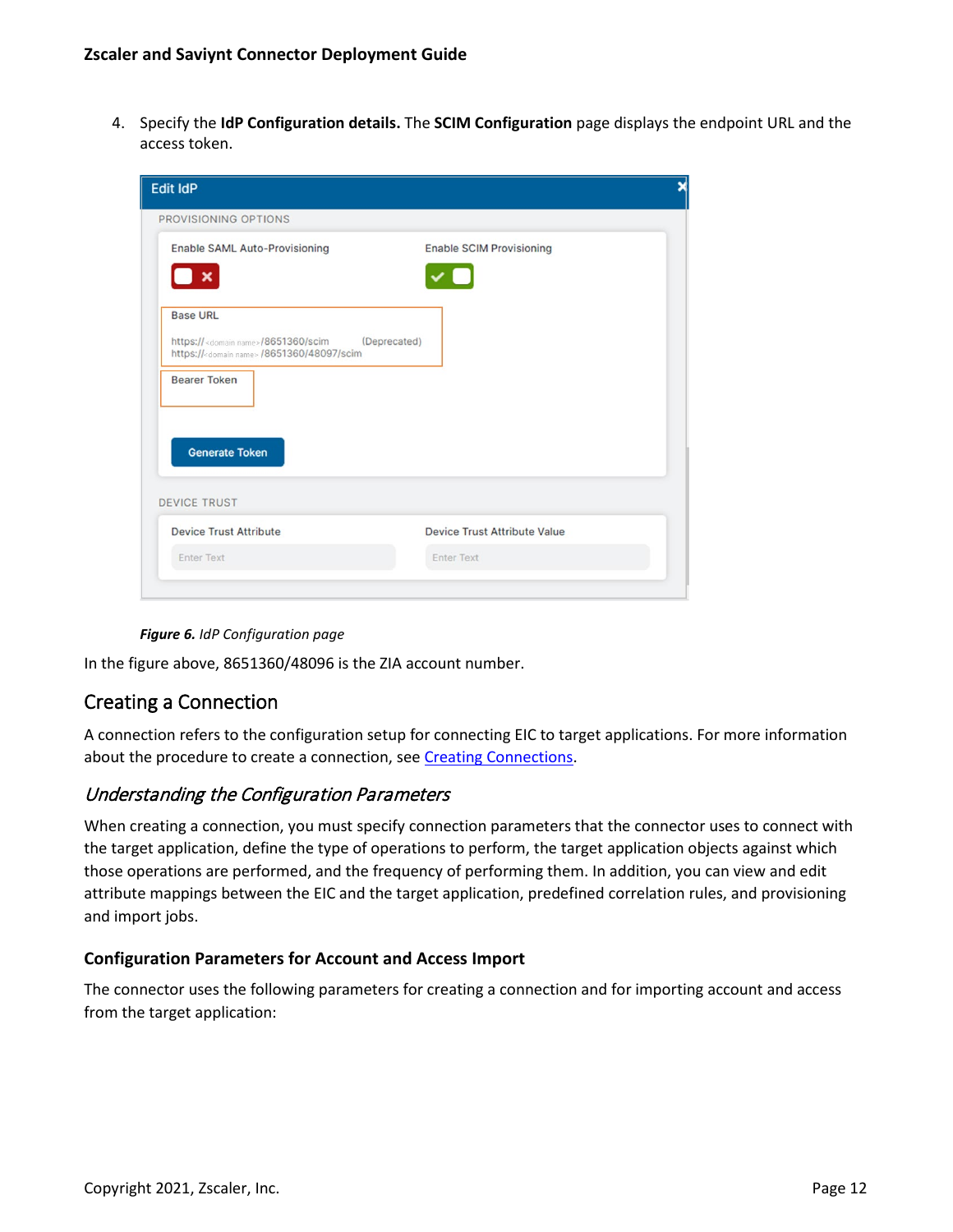# **Connection Parameters**

| Parameter                 | Description                                                                                                                                                                                                                                                                                                               | <b>Example Configuration</b> | Man-<br>datory? |
|---------------------------|---------------------------------------------------------------------------------------------------------------------------------------------------------------------------------------------------------------------------------------------------------------------------------------------------------------------------|------------------------------|-----------------|
| Connection<br>Name        | Specify the name to<br>identify the connection.                                                                                                                                                                                                                                                                           |                              | Yes             |
| Connection<br>Description | Specify the description<br>for the connection.                                                                                                                                                                                                                                                                            |                              | No              |
| <b>Connection Type</b>    | Select the connection<br>type as REST.                                                                                                                                                                                                                                                                                    |                              | Yes             |
| Default SAV<br>Role       | Specify this parameter to<br>assign the SAV role for<br>the connection.<br>The SAV role is a role in<br>EIC that assigns specific<br>access to users.<br>This parameter is valid<br>only for importing users.<br>Sample value: User<br>assigned with<br>the ROLE_ADMIN role,<br>has access to all the<br>sections of EIC. |                              | No              |
| <b>Email Template</b>     | Specify this parameter to<br>select an email template<br>for sending notifications.<br>Email templates provide<br>immediate trigger of<br>emails to a user based on<br>actions performed.<br>Email informs user about<br>the action performed<br>and if critical, needs<br>immediate action from<br>the user.             |                              | No              |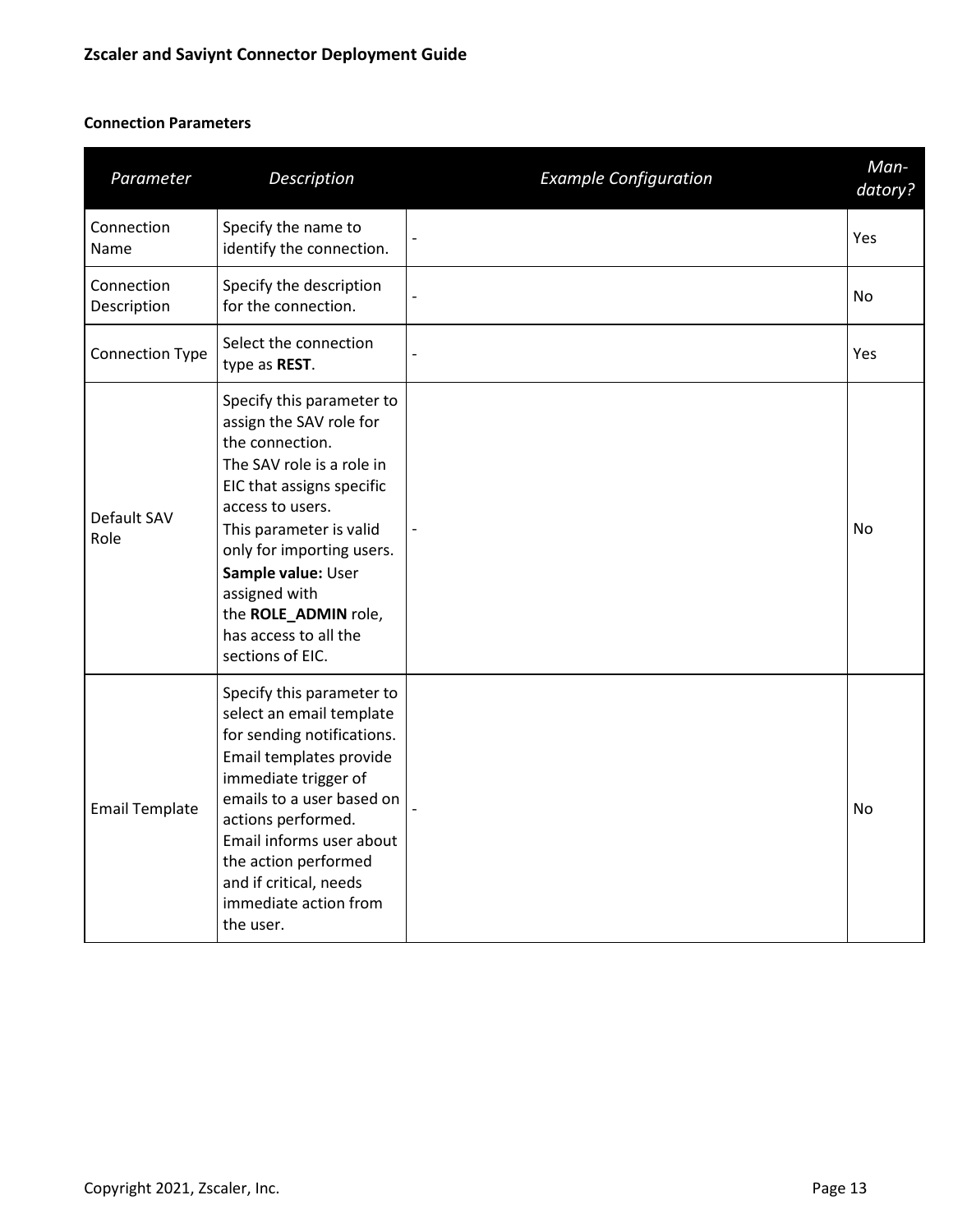|                |                                                   | Use the following format to connect to the ZPA application:                                                                                                                                                                                                                                                                                                                                                                                                                                                                                                                                                                                                                                                                                                                                                                                                                                                                                                                                                                                                                                                                                                                                               |     |
|----------------|---------------------------------------------------|-----------------------------------------------------------------------------------------------------------------------------------------------------------------------------------------------------------------------------------------------------------------------------------------------------------------------------------------------------------------------------------------------------------------------------------------------------------------------------------------------------------------------------------------------------------------------------------------------------------------------------------------------------------------------------------------------------------------------------------------------------------------------------------------------------------------------------------------------------------------------------------------------------------------------------------------------------------------------------------------------------------------------------------------------------------------------------------------------------------------------------------------------------------------------------------------------------------|-----|
|                |                                                   | NOTE - the base URL will need to be updated to reflect your<br>Zscaler tenant.                                                                                                                                                                                                                                                                                                                                                                                                                                                                                                                                                                                                                                                                                                                                                                                                                                                                                                                                                                                                                                                                                                                            |     |
| ConnectionJSON | Specify this parameter to<br>create a connection. | "authentications": {<br>"acctAuth": {<br>"authType": "oauth2",<br>"httpHeaders": {<br>"contentType": "application/json"<br>$\}$ ,<br>"authError": [<br>"InvalidAuthenticationToken",<br>"AuthenticationFailed"<br>$\cdot$<br>"url": "https:// <domain<br>name&gt;/scim/1/72058300560048147/v2",<br/>"httpMethod": "POST",<br/>"httpContentType":<br/>"application/json",<br/>"errorPath": "error.code",<br/>"maxRefreshTryCount": 5,<br/>"tokenResponsePath":<br/>"access token",<br/>"tokenType": "Bearer",<br/>"authHeaderName": "Authorization",<br/>"accessToken": "<access token="">",<br/>"httpParams": "[object Object]",<br/>"retryFailureStatusCode": []<br/>Use the following format to connect to the ZIA application:<br/>NOTE - the base URL will need to be updated to reflect your<br/>Zscaler tenant.<br/>"authentications": {<br/>"acctAuth": {<br/>"authType": "oauth2",<br/>"httpHeaders": {<br/>"contentType": "application/json"<br/><math>\}</math>,<br/>"authError": [<br/>"InvalidAuthenticationToken",<br/>"AuthenticationFailed"<br/><math>\cdot</math><br/>"url": "https://<domain<br>name&gt;/8651360/48096/scim",<br/>"httpMethod": "POST",</domain<br></access></domain<br> | Yes |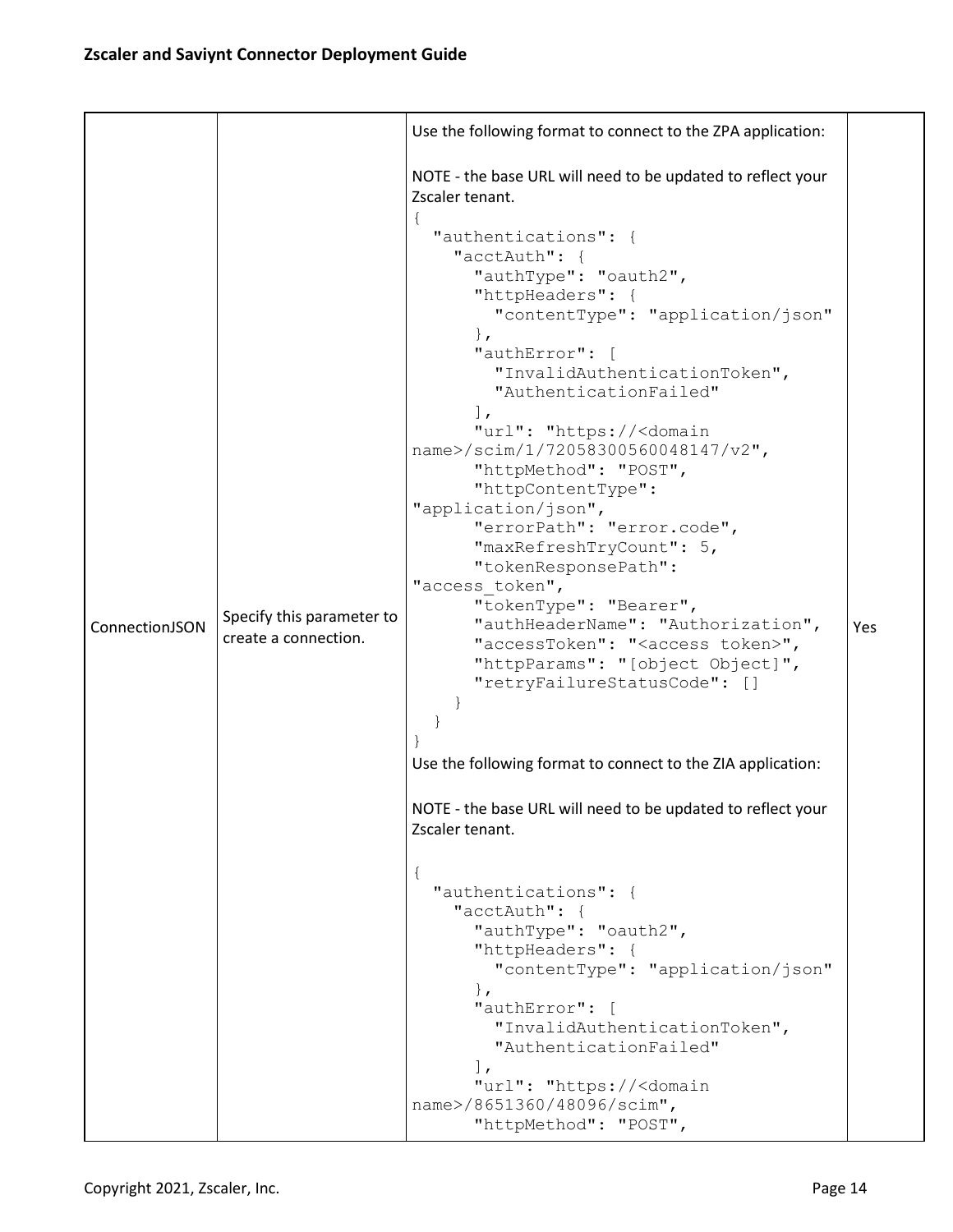# **Zscaler and Saviynt Connector Deployment Guide**

| Parameter | Description | <b>Example Configuration</b>                                                                                                                                                                                                                                                                                                                                                                                                                 | Man-<br>datory? |
|-----------|-------------|----------------------------------------------------------------------------------------------------------------------------------------------------------------------------------------------------------------------------------------------------------------------------------------------------------------------------------------------------------------------------------------------------------------------------------------------|-----------------|
|           |             | "httpContentType":<br>"application/json",<br>"errorPath": "error.code",<br>"maxRefreshTryCount": 5,<br>"tokenResponsePath":<br>"access token",<br>"tokenType": "Bearer",<br>"authHeaderName": "Authorization",<br>"accessToken": " <access token="">",<br/>"httpParams": "[object Object]",<br/>"retryFailureStatusCode": []<br/>For more information on description of attributes in this<br/>parameter, see REST Connector Guide.</access> |                 |

#### **Import Parameters**

| Parameter                | Description                                                                                                                             | <b>Example Configuration</b>                                                                                                                                                                                                                                                                                                                                                                                                                                                                                                                                                                                                                                                                                                                                                                 | Man-<br>datory? |
|--------------------------|-----------------------------------------------------------------------------------------------------------------------------------------|----------------------------------------------------------------------------------------------------------------------------------------------------------------------------------------------------------------------------------------------------------------------------------------------------------------------------------------------------------------------------------------------------------------------------------------------------------------------------------------------------------------------------------------------------------------------------------------------------------------------------------------------------------------------------------------------------------------------------------------------------------------------------------------------|-----------------|
| ImportAccount<br>EntJSON | Specify this parameter<br>to map attributes of<br>Zscaler application to<br>attributes of EIC for<br>account and<br>entitlement import. | Use the following format to import accounts and entitlements<br>using the ZPA application:<br>NOTE - the base URL will need to be updated to reflect your<br>Zscaler tenant.<br>"accountParams": {<br>"processingType":"SequentialAndIterative",<br>"connection": "acctAuth",<br>"createUsers": true,<br>"call": $\{$<br>"call1": $\{$<br>"http": $\{$<br>"url": "https:// <domain<br>name&gt;/scim/1/72058300560048147/v2/Users",<br/>"basicUrl": "<domain name="">",<br/>"hostUrl": "/72058300560048128/scim/Users",<br/>"httpContentType": "application/json",<br/>"httpMethod": "GET",<br/>"httpHeaders": {<br/>"Authorization": "\${access token}",<br/>"Accept": "application/json"<br/><math>\}</math><br/><math>\mathbf{r}</math><br/>"listField": "Resources",</domain></domain<br> | Yes             |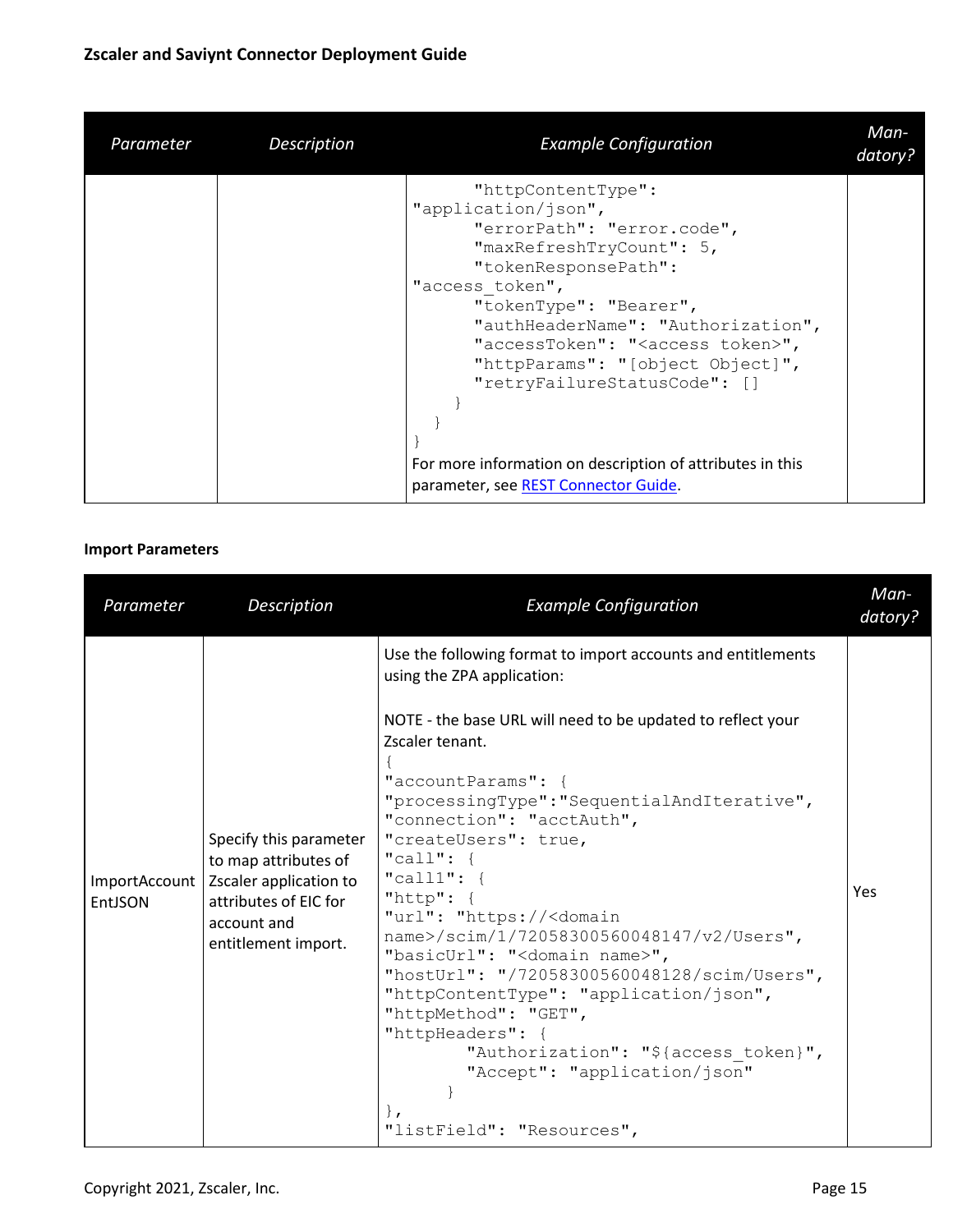```
"keyField": "name",
"colsToPropsMap": {
"accountID": "id~#~char",
"name": "userName~#~char",
"displayName": "displayName~#~char",
"customproperty1": "id~#~char",
"customproperty2": "department~#~char"
}}}
},
"entitlementParams": {
"processingType":"SequentialAndIterative",
"connection": "acctAuth",
"entTypes": {
"Entitlement": {
"call": {
"call1": {
"connection": "restconnectorscim",
"http": {
"url": "https://<domain 
name>/scim/1/72058300560048147/v2/Groups",
"basicUrl": "<domain name>",
"hostUrl": "/72058300560048128/scim/Groups",
"httpContentType": "application/json",
"httpMethod": "GET",
"httpHeaders": {
        "Authorization": "${access token}",
         "Accept": "application/json"
 }
},
"listField": "Resources",
"keyField": "entitlementID",
"colsToPropsMap": {
"entitlementID": "id~#~char",
"entitlement value": "displayName~#~char",
"customproperty1": "id~#~char",
"acctEntMappingInfoColumnFromEnt": 
"STORE#ACC#ENT#MAPPINGINFO~#~char"
}
}},
"acctEntMappings": {
"listField": "members",
"idPath": "value",
"keyField": "entitlementID"
}
}}},
     "acctEntParams": {
         "processingType": "entToAcctMapping"
 }
}
Use the following format to import accounts and entitlements 
using the ZIA application:
```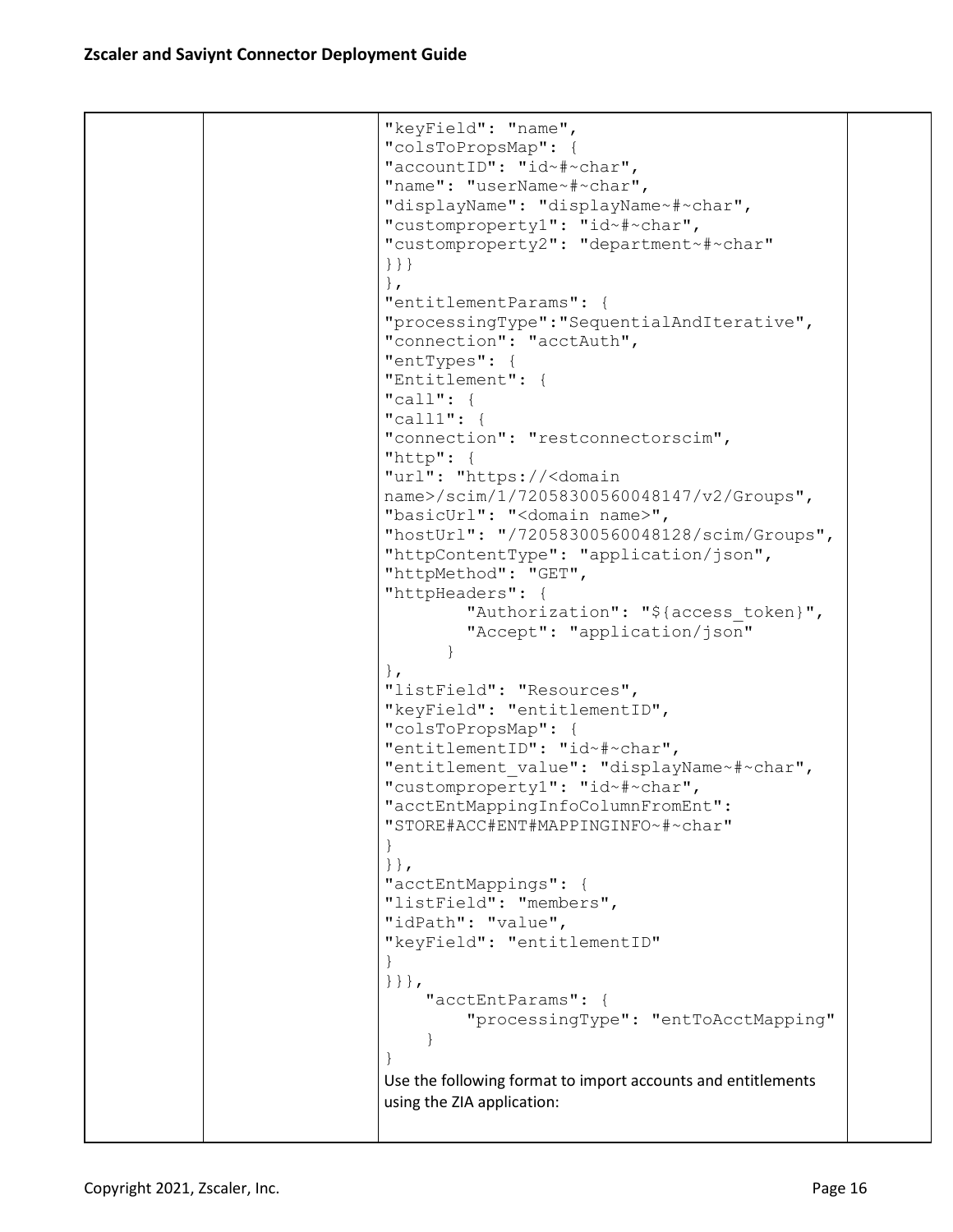NOTE - the base URL will need to be updated to reflect your Zscaler tenant. { "accountParams": { "processingType":"SequentialAndIterative", "connection": "acctAuth", "createUsers": true, "call": { "call1": { "http": { "url": "https://<domain name>/8651360/48097/scim/Users", "basicUrl": "<domain name>", "hostUrl": "/8651360/48097/scim/Users", "httpContentType": "application/json", "httpMethod": "GET", "httpHeaders": { "Authorization": "\${access token}", "Accept": "application/json" } }, "listField": "Resources", "keyField": "name", "colsToPropsMap": { "accountID": "id~#~char", "name": "userName~#~char", "displayName": "displayName~#~char", "customproperty1": "id~#~char", "customproperty2": "department~#~char" }}} }, "entitlementParams": { "processingType":"SequentialAndIterative", "connection": "acctAuth", "entTypes": { "Entitlement": { "call": { "call1": { "connection": "restconnectorscim", "http": { "url": "https://<domain name>/8651360/48097/scim/Groups", "basicUrl": "<domain name>", "hostUrl": "/8651360/48097/scim/Groups", "httpContentType": "application/json", "httpMethod": "GET", "httpHeaders": { "Authorization": "\${access token}", "Accept": "application/json" } }, "listField": "Resources",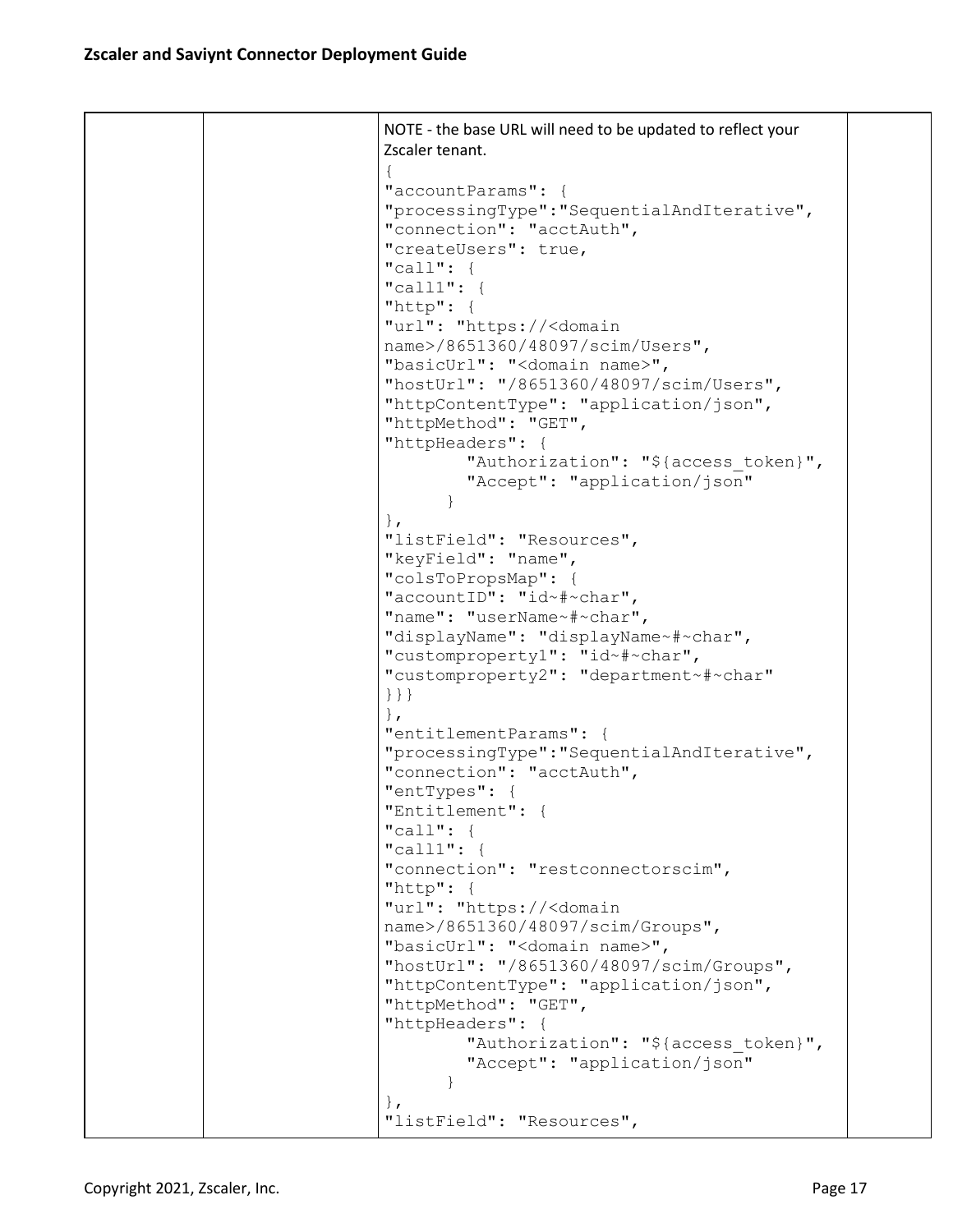```
"keyField": "entitlementID",
"colsToPropsMap": {
"entitlementID": "id~#~char",
"entitlement value": "displayName~#~char",
"customproperty1": "id~#~char",
"acctEntMappingInfoColumnFromEnt": 
"STORE#ACC#ENT#MAPPINGINFO~#~char"
}
}},
"acctEntMappings": {
"listField": "members",
"idPath": "value",
"keyField": "entitlementID"
}
}}},
     "acctEntParams": {
         "processingType": "entToAcctMapping"
     }
}
For more information on description of attributes in this 
parameter, see REST Connector Guide.
```
### **Configuration Parameters for Provisioning**

| Paramete              | Description                                                                           | <b>Recommended Configuration</b>                                                                                                                                                                                                                                                                                                                                                                                                                                                 | <b>Binding Variables?</b>                                                                                                                                                                                                                                                                                                                                                                                                 | Java<br>Opera<br>tions? |
|-----------------------|---------------------------------------------------------------------------------------|----------------------------------------------------------------------------------------------------------------------------------------------------------------------------------------------------------------------------------------------------------------------------------------------------------------------------------------------------------------------------------------------------------------------------------------------------------------------------------|---------------------------------------------------------------------------------------------------------------------------------------------------------------------------------------------------------------------------------------------------------------------------------------------------------------------------------------------------------------------------------------------------------------------------|-------------------------|
| CreateAcc<br>ountJSON | Specify this<br>parameter to<br>create an<br>account in the<br>target<br>application. | Use the following format to create accounts using<br>the ZPA application:<br>NOTE - the base URL will need to be updated to<br>reflect your Zscaler tenant.<br>$\mathcal{A}$<br>"accountIdPath":<br>"Entitlement.message.id",<br>"responseColsToPropsMap": {<br>$"name"$ :<br>"Entitlement.message.userName~#~ch<br>ar",<br>"displayName":<br>"Entitlement.message.displayName~#<br>$\sim$ char"<br>$\}$ ,<br>$"call":$ [<br>"name": "Entitlement",<br>"connection": "acctAuth", | Yes. The bindings<br>supported are:<br>ServiceAccountOwner<br>$\bullet$<br>Map<br>endpoints<br>accountName<br>$\bullet$<br>userManager<br>approvers<br>٠<br>arsTasks/task<br>$\bullet$<br>managerAccount<br>password<br>$\bullet$<br>requestid<br>٠<br>response<br>connection<br>$\bullet$<br>userAccount<br>$\bullet$<br>requestAccessAttribut<br>es/regAttrs<br>businessJustification<br>$\bullet$<br>$\bullet$<br>user | Yes                     |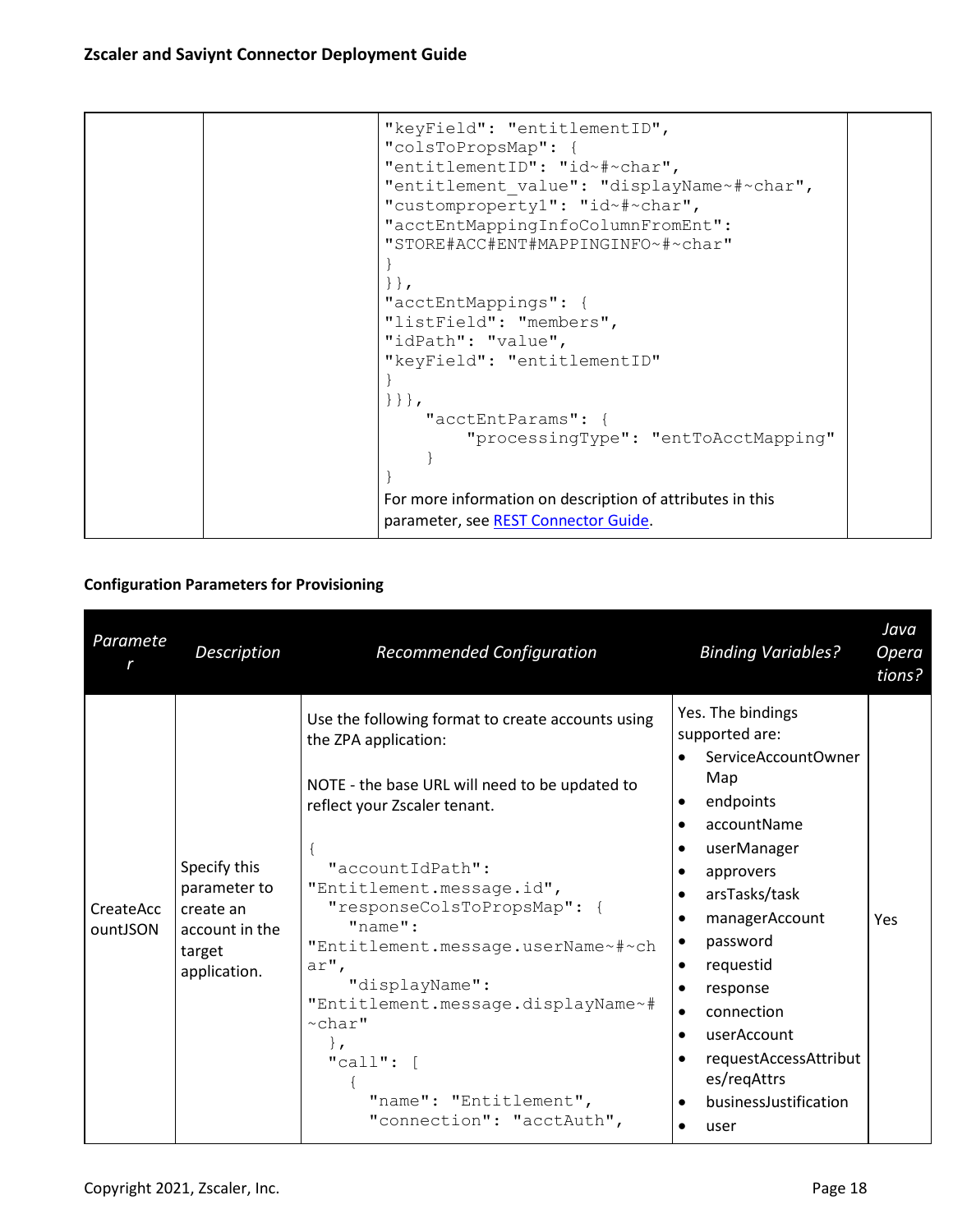```
 "url": "https://<domain 
name>/scim/1/72058300560048147/v2/
Users",
       "httpMethod": "POST",
       "httpParams": 
"{\"schemas\":[\"urn:ietf:params:s
cim:schemas:core:2.0:User\",\"urn:
ietf:params:scim:schemas:extension
:enterprise:2.0:User\"],\"userName
\":\"${user.email}\",\"displayName
\":\"${user.username}\",\"urn:ietf
:params:scim:schemas:extension:ent
erprise:2.0:User\" : 
{\"department\":\"Saviynt 
Global\''] } ",
       "httpHeaders": {
          "Authorization": 
"${access_token}",
          "Accept": 
"application/json"
       },
       "httpContentType": 
"application/json",
       "successResponses": {
          "statusCode": [201]
 }
     }
  \Box}
Use the following format to create accounts using 
the ZIA application:
NOTE - the base URL will need to be updated to 
reflect your Zscaler tenant.
 {
"accountIdPath": 
"Entitlement.message.id",
"responseColsToPropsMap": {
"name": 
"Entitlement.message.userName~#~ch
ar",
"displayName": 
"Entitlement.message.displayName~#
~char"
},
   "call": [
     {
       "name": "Entitlement",
       "connection": "acctAuth",
```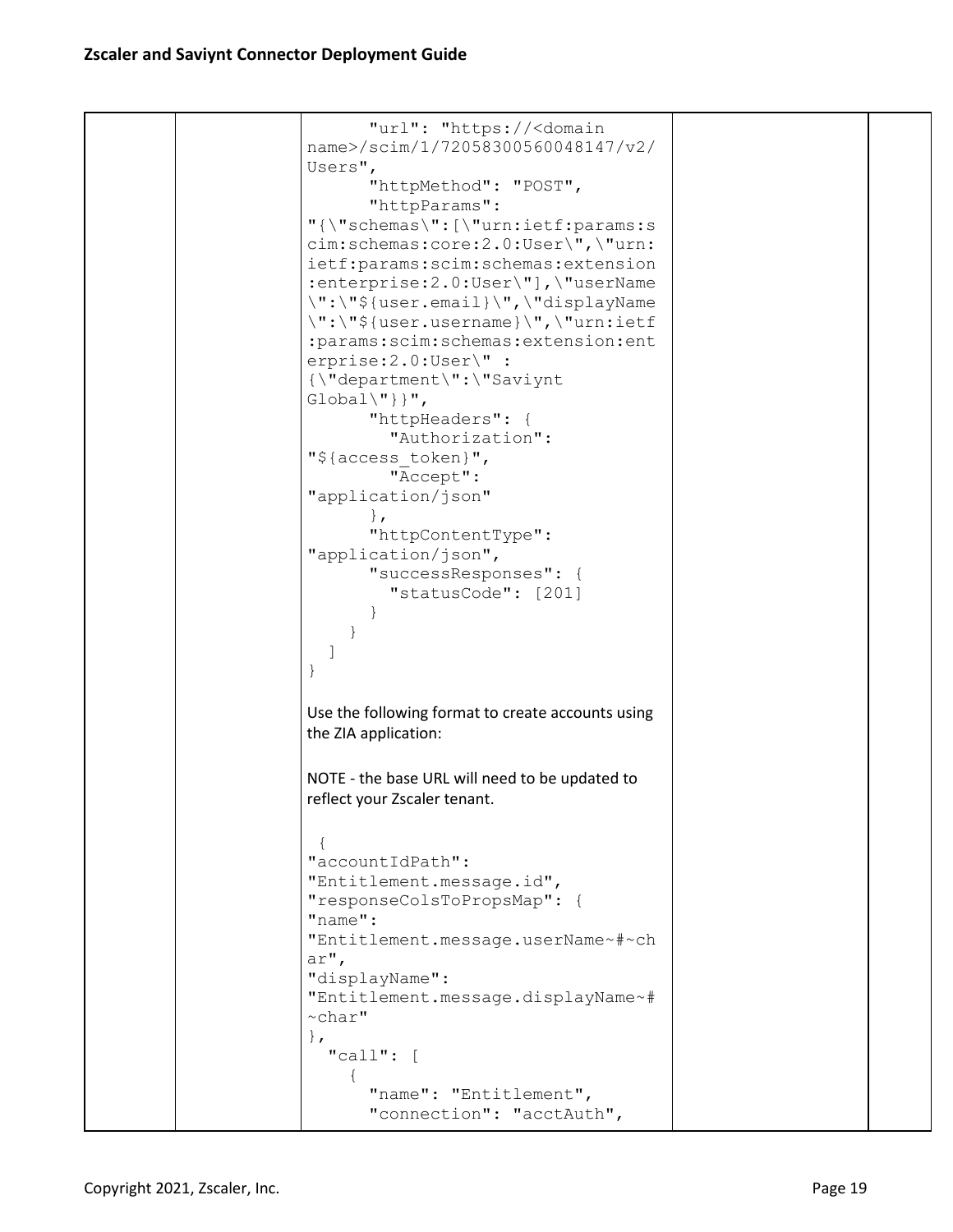| "url": "https:// <domain<br>name&gt;/8651360/48097/scim/Users",<br/>"httpMethod": "POST",<br/>"httpParams":<br/>"{\"schemas\":[\"urn:ietf:params:s<br/>cim:schemas:core:2.0:User\",\"urn:<br/>ietf:params:scim:schemas:extension<br/>:enterprise: 2.0: User\"], \"userName<br/>\":\"\${user.email}\",\"displayName<br/>\":\"\${user.username}\",\"urn:ietf<br/>:params:scim:schemas:extension:ent<br/>erprise:2.0:User\" :<br/>{\"department\":\"Saviynt<br/><math>Global\{'\''}</math>} ",<br/>"httpHeaders": {<br/>"Authorization":<br/>"\${access token}",<br/>"Accept":<br/>"application/json"</domain<br> |  |
|----------------------------------------------------------------------------------------------------------------------------------------------------------------------------------------------------------------------------------------------------------------------------------------------------------------------------------------------------------------------------------------------------------------------------------------------------------------------------------------------------------------------------------------------------------------------------------------------------------------|--|
|                                                                                                                                                                                                                                                                                                                                                                                                                                                                                                                                                                                                                |  |
|                                                                                                                                                                                                                                                                                                                                                                                                                                                                                                                                                                                                                |  |
| $\}$ ,                                                                                                                                                                                                                                                                                                                                                                                                                                                                                                                                                                                                         |  |
| "httpContentType":<br>"application/json",<br>"successResponses": {                                                                                                                                                                                                                                                                                                                                                                                                                                                                                                                                             |  |
| "statusCode": [<br>201                                                                                                                                                                                                                                                                                                                                                                                                                                                                                                                                                                                         |  |
|                                                                                                                                                                                                                                                                                                                                                                                                                                                                                                                                                                                                                |  |
| }                                                                                                                                                                                                                                                                                                                                                                                                                                                                                                                                                                                                              |  |
| For more information on description of attributes<br>in this parameter, see REST Connector Guide.                                                                                                                                                                                                                                                                                                                                                                                                                                                                                                              |  |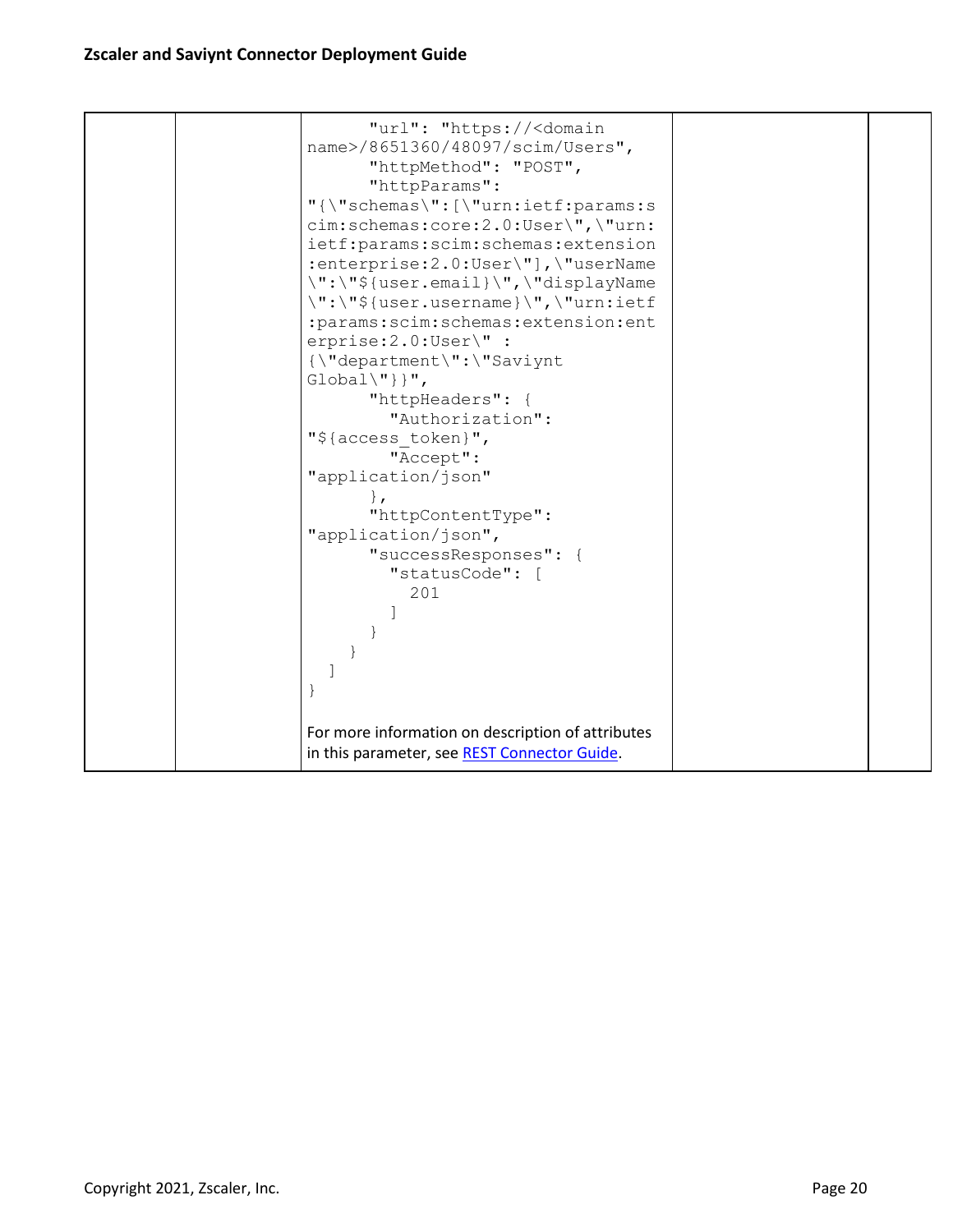|                          |                                                              | Use the following format to add access using the<br>ZPA application:                                                                                                                                                                                                                                                                                                                                                                                                                                                                                                                                                                                                                                                                                                                                                      |                                                                                                                                                                                                                                                                                                                               |     |
|--------------------------|--------------------------------------------------------------|---------------------------------------------------------------------------------------------------------------------------------------------------------------------------------------------------------------------------------------------------------------------------------------------------------------------------------------------------------------------------------------------------------------------------------------------------------------------------------------------------------------------------------------------------------------------------------------------------------------------------------------------------------------------------------------------------------------------------------------------------------------------------------------------------------------------------|-------------------------------------------------------------------------------------------------------------------------------------------------------------------------------------------------------------------------------------------------------------------------------------------------------------------------------|-----|
|                          |                                                              | NOTE - the base URL will need to be updated to<br>reflect your Zscaler tenant.                                                                                                                                                                                                                                                                                                                                                                                                                                                                                                                                                                                                                                                                                                                                            |                                                                                                                                                                                                                                                                                                                               |     |
| AddAccess<br><b>JSON</b> | Specify this<br>parameter to<br>add access to an<br>account. | $\mathfrak{t}$<br>"call": $[$<br>"name": "Entitlement",<br>"connection": "acctAuth",<br>"url": "https:// <domain<br>name&gt;/scim/1/72058300560048147/v2/<br/>Groups/\${entitlementValue.entitlem<br/><math>entID</math>,",<br/>"httpMethod": "PATCH",<br/>"httpParams": "{\"schemas\":<br/>[\"urn:ietf:params:scim:api:messag<br/>es:2.0:PatchOp\"],\"Operations\":<br/><math>[\{\langle "op \rangle":</math><br/>\"add\",\"value\":{\"members\":[{\<br/>"display\":<br/>\"\${account.name}\",\"value\":<br/><math>\Upsilon</math>"\${account.accountID}<math>\Upsilon</math>"}]}}]}",<br/>"httpHeaders": {<br/>"Authorization":<br/>"\${access token}",<br/>"Accept":<br/>"application/json"<br/>"httpContentType":<br/>"application/json",<br/>"successResponses": {<br/>"statusCode": [204, 200,<br/>201]</domain<br> | Yes. The bindings<br>supported are:<br>ServiceAccountOwner<br>Map<br>endpoints<br>userManager<br>٠<br>approvers<br>arsTasks/task<br>managerAccount<br>requestid<br>$\bullet$<br>response<br>connection<br>userAccount<br>requestAccessAttribut<br>es/regAttrs<br>businessJustification<br>user<br>account<br>entitlementValue | Yes |
|                          |                                                              | Use the following format to add access using the<br>ZIA application:                                                                                                                                                                                                                                                                                                                                                                                                                                                                                                                                                                                                                                                                                                                                                      |                                                                                                                                                                                                                                                                                                                               |     |
|                          |                                                              | NOTE - the base URL will need to be updated to<br>reflect your Zscaler tenant.                                                                                                                                                                                                                                                                                                                                                                                                                                                                                                                                                                                                                                                                                                                                            |                                                                                                                                                                                                                                                                                                                               |     |
|                          |                                                              | "call": [                                                                                                                                                                                                                                                                                                                                                                                                                                                                                                                                                                                                                                                                                                                                                                                                                 |                                                                                                                                                                                                                                                                                                                               |     |
|                          |                                                              | "name": "Entitlement",                                                                                                                                                                                                                                                                                                                                                                                                                                                                                                                                                                                                                                                                                                                                                                                                    |                                                                                                                                                                                                                                                                                                                               |     |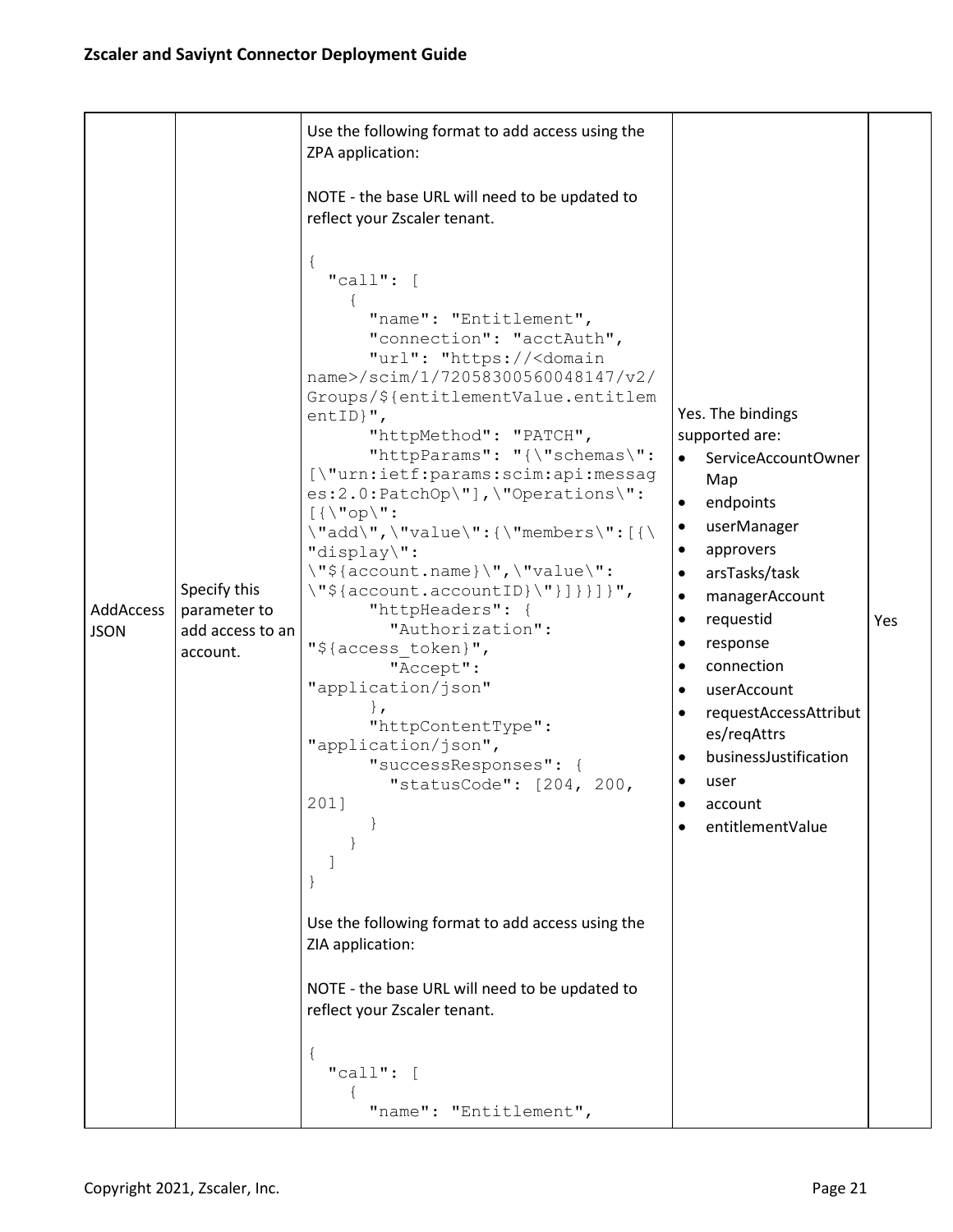|                      |                                                                      | "connection": "acctAuth",<br>"url": "https:// <domain<br>name&gt;/8651360/48097/scim/Groups/\${<br/>entitlementValue.entitlementID}",<br/>"httpMethod": "PATCH",<br/>"httpParams": "{\"schemas\":<br/>[\"urn:ietf:params:scim:api:messag<br/>es:2.0:PatchOp\"],\"Operations\":<br/><math>[</math>{\"op\":<br/><math>\forall "add\\", \forall "value\\": {\forall "members\\".[ {\forall}</math><br/>"display\":<br/><math>\forall</math>"\${account.name}<math>\forall</math>", <math>\forall</math>"value<math>\forall</math>":<br/><math>\{\texttt{account}.\texttt{accountID}\}\</math> } } } } } } ,<br/>"httpHeaders": {<br/>"Authorization":<br/>"\${access token}",<br/>"Accept":<br/>"application/json"<br/><math>\mathbf{L}</math><br/>"httpContentType":<br/>"application/json",<br/>"successResponses": {<br/>"statusCode": [<br/>204,<br/>200,<br/>201</domain<br> |                                                                                                                                                                                                                                                                                                                           |     |
|----------------------|----------------------------------------------------------------------|--------------------------------------------------------------------------------------------------------------------------------------------------------------------------------------------------------------------------------------------------------------------------------------------------------------------------------------------------------------------------------------------------------------------------------------------------------------------------------------------------------------------------------------------------------------------------------------------------------------------------------------------------------------------------------------------------------------------------------------------------------------------------------------------------------------------------------------------------------------------------------|---------------------------------------------------------------------------------------------------------------------------------------------------------------------------------------------------------------------------------------------------------------------------------------------------------------------------|-----|
|                      |                                                                      | For more information on description of attributes<br>in this parameter, see REST Connector Guide.                                                                                                                                                                                                                                                                                                                                                                                                                                                                                                                                                                                                                                                                                                                                                                              |                                                                                                                                                                                                                                                                                                                           |     |
| RemoveAc<br>cessJSON | Specify this<br>parameter to<br>remove access<br>from an<br>account. | Use the following format to remove access using<br>the ZPA application:<br>NOTE - the base URL will need to be updated to<br>reflect your Zscaler tenant.<br>$\{$<br>"call": $[$<br>"name": "Entitlement",<br>"connection": "acctAuth",<br>"url": "https:// <domain<br>name&gt;/scim/1/72058300560048147/v2/<br/>Groups/\${entitlementValue.entitlem<br/>entID<math>}'</math>,<br/>"httpMethod": "PATCH",</domain<br>                                                                                                                                                                                                                                                                                                                                                                                                                                                          | Yes. The bindings<br>supported are:<br>ServiceAccountOwner<br>$\bullet$<br>Map<br>endpoints<br>$\bullet$<br>userManager<br>$\bullet$<br>approvers<br>$\bullet$<br>arsTasks/task<br>managerAccount<br>$\bullet$<br>requestid<br>response<br>connection<br>userAccount<br>$\bullet$<br>requestAccessAttribut<br>es/regAttrs | Yes |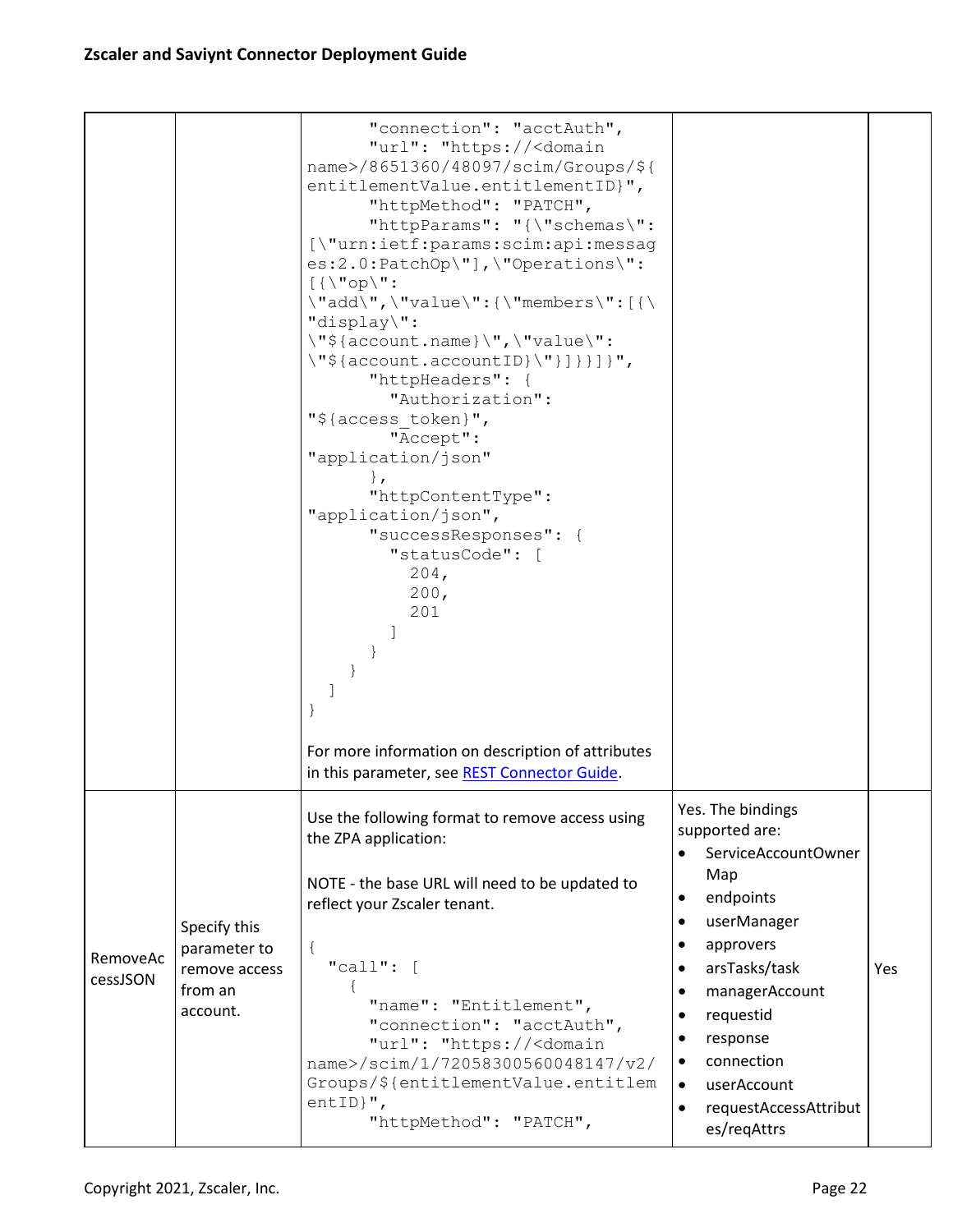```
 "httpParams": "{\"schemas\": 
[\"urn:ietf:params:scim:api:messag
es:2.0:PatchOp\"],\"Operations\": 
[\{\setminus "\text{op}\setminus "\colon\"remove\",\"path\":\"members[valu
e eq 
\{\{\setminus\} \text{ "}\{account.accountID}\\\"]\"}]}
",
        "httpHeaders": {
          "Authorization": 
"${access_token}",
          "Accept": 
"application/json"
        },
        "httpContentType": 
"application/json",
        "successResponses": {
          "statusCode": [204, 200, 
201]
        }
      }
  \lceil}
Use the following format to remove access using 
the ZIA application:
NOTE - the base URL will need to be updated to 
reflect your Zscaler tenant.
{
   "call": [
     {
        "name": "Entitlement",
        "connection": "acctAuth",
        "url": "https://<domain 
name>/8651360/48097/scim/Groups/${
entitlementValue.entitlementID}",
        "httpMethod": "PATCH",
        "httpParams": "{\"schemas\": 
[\"urn:ietf:params:scim:api:messag
es:2.0:PatchOp\"],\"Operations\": 
[\{\n\"op\n\right]'':
\"remove\",\"path\":\"members[valu
e eq 
\{\{\verb|account.accountID|\\\\|"\}",
        "httpHeaders": {
          "Authorization": 
"${access_token}",
                                           • businessJustification
                                           • user
                                            • account
                                           • entitlementValue
                                            • account entitlements
```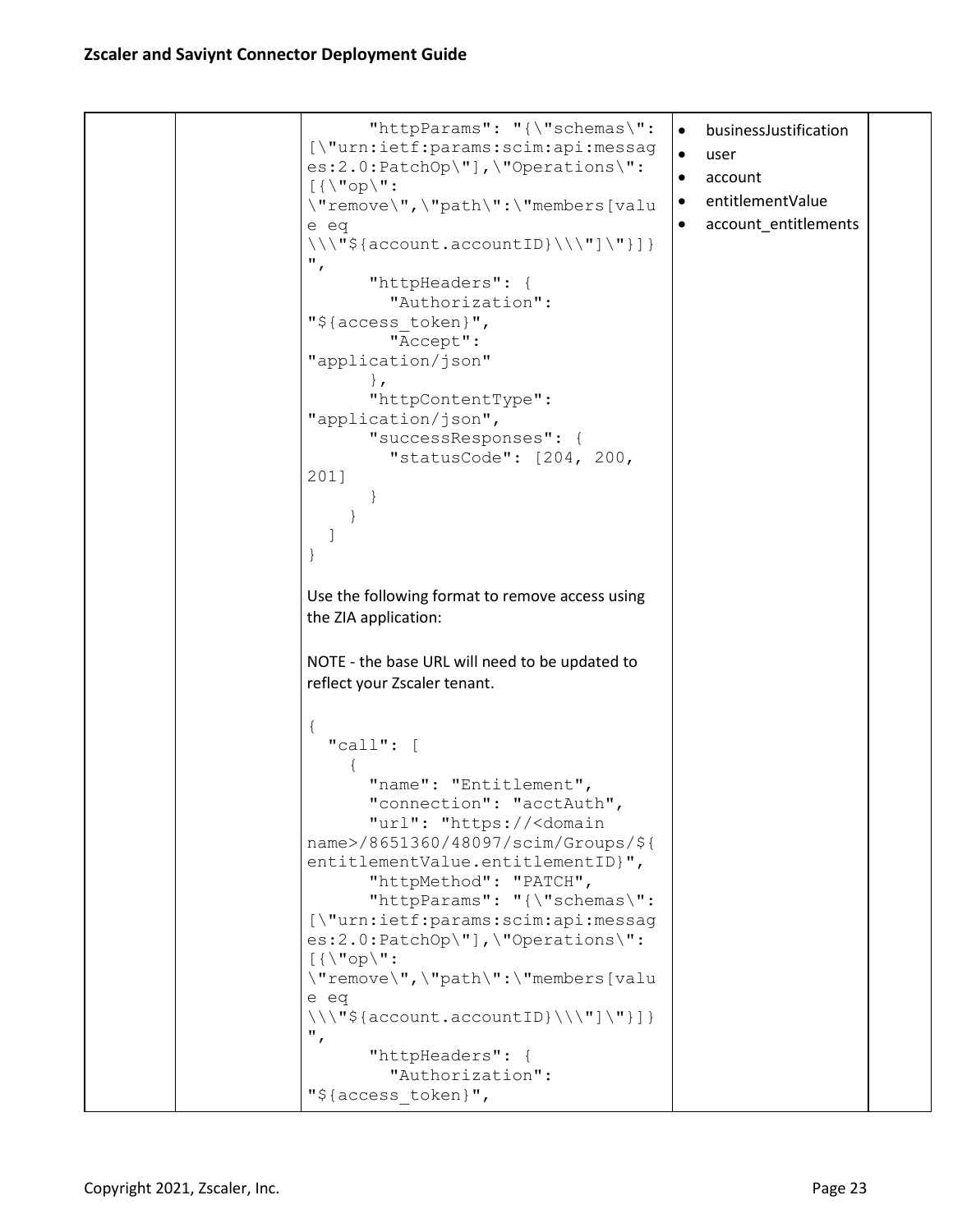|          |                                                                    | "Accept":<br>"application/json"<br>$\}$ ,<br>"httpContentType":<br>"application/json",<br>"successResponses": {<br>"statusCode": [<br>204,<br>200,<br>201<br>For more information on description of attributes<br>in this parameter, see REST Connector Guide.                                                                                                                                                                                                                                                                                                                                                        |                                                                                                                                                                                                                                                                                                                                                 |     |
|----------|--------------------------------------------------------------------|-----------------------------------------------------------------------------------------------------------------------------------------------------------------------------------------------------------------------------------------------------------------------------------------------------------------------------------------------------------------------------------------------------------------------------------------------------------------------------------------------------------------------------------------------------------------------------------------------------------------------|-------------------------------------------------------------------------------------------------------------------------------------------------------------------------------------------------------------------------------------------------------------------------------------------------------------------------------------------------|-----|
| RemoveAc | Specify this<br>parameter to<br>countJSON   remove the<br>account. | Use the following format to remove accounts using<br>the ZPA application:<br>NOTE - the base URL will need to be updated to<br>reflect your Zscaler tenant.<br>"call": $[$<br>"name": "Call1",<br>"connection": "acctAuth",<br>"url": "https:// <domain<br>name&gt;/scim/1/72058300560048147/v2/<br/>Users/\${account.accountID}",<br/>"httpMethod": "DELETE",<br/>"httpHeaders": {<br/>"Authorization":<br/>"\${access token}",<br/>"Accept":<br/>"application/json"<br/><math>\}</math>,<br/>"httpContentType":<br/>"application/json",<br/>"successResponses": {<br/>"statusCode": [200, 201,<br/>204]</domain<br> | Yes. The bindings<br>supported are:<br>ServiceAccountOwner<br>Map<br>endpoints<br>$\bullet$<br>userManager<br>٠<br>approvers<br>$\bullet$<br>arsTasks/task<br>managerAccount<br>requestid<br>$\bullet$<br>response<br>$\bullet$<br>connection<br>$\bullet$<br>userAccount<br>$\bullet$<br>businessJustification<br>user<br>$\bullet$<br>account | Yes |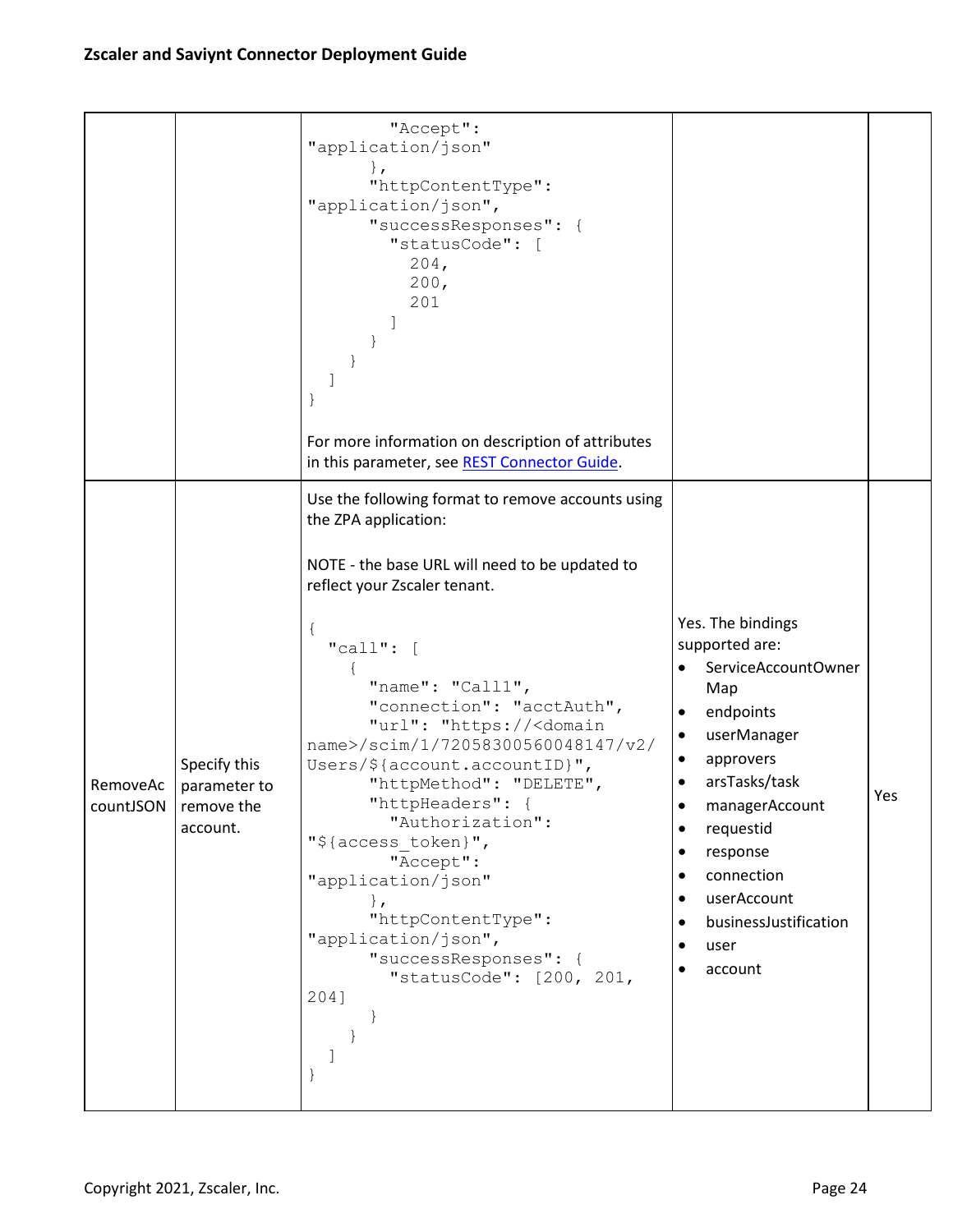|  | Use the following format to remove accounts using<br>the ZIA application:                                                                                            |  |
|--|----------------------------------------------------------------------------------------------------------------------------------------------------------------------|--|
|  | NOTE - the base URL will need to be updated to<br>reflect your Zscaler tenant.                                                                                       |  |
|  | $\{$<br>"call": [<br>$\left\{ \right.$<br>"name": "Call1",<br>"connection": "acctAuth",                                                                              |  |
|  | "url": "https:// <domain<br>name&gt;/8651360/48097/scim/Users/\${a<br/><math>ccount.accountID</math>,",<br/>"httpMethod": "DELETE",<br/>"httpHeaders": {</domain<br> |  |
|  | "Authorization":<br>"\${access_token}",<br>"Accept":<br>"application/json"<br>$\}$ ,                                                                                 |  |
|  | "httpContentType":<br>"application/json",<br>"successResponses": {<br>"statusCode": [<br>200,<br>201,<br>204                                                         |  |
|  |                                                                                                                                                                      |  |
|  | For more information on description of attributes<br>in this parameter, see REST Connector Guide.                                                                    |  |

# <span id="page-24-0"></span>Creating a Security System

The security system represents the connection between the EIC and the target application. For more information on creating a security system, see [Creating a Security System](https://saviynt.freshdesk.com/support/solutions/articles/43000431563-creating-a-security-system)**.**

# <span id="page-24-1"></span>Creating an Endpoint for the Security System

Endpoint refers to the target application used to import accounts and entitlements (access) to EIC. For more information on creating an endpoint, see [Creating Endpoints.](https://saviynt.freshdesk.com/support/solutions/articles/43000556316-creating-endpoints)

# <span id="page-24-2"></span>Using the Zscaler Connector

You can use the Zscaler connector for performing import and provisioning operations after configuring it to meet your requirements.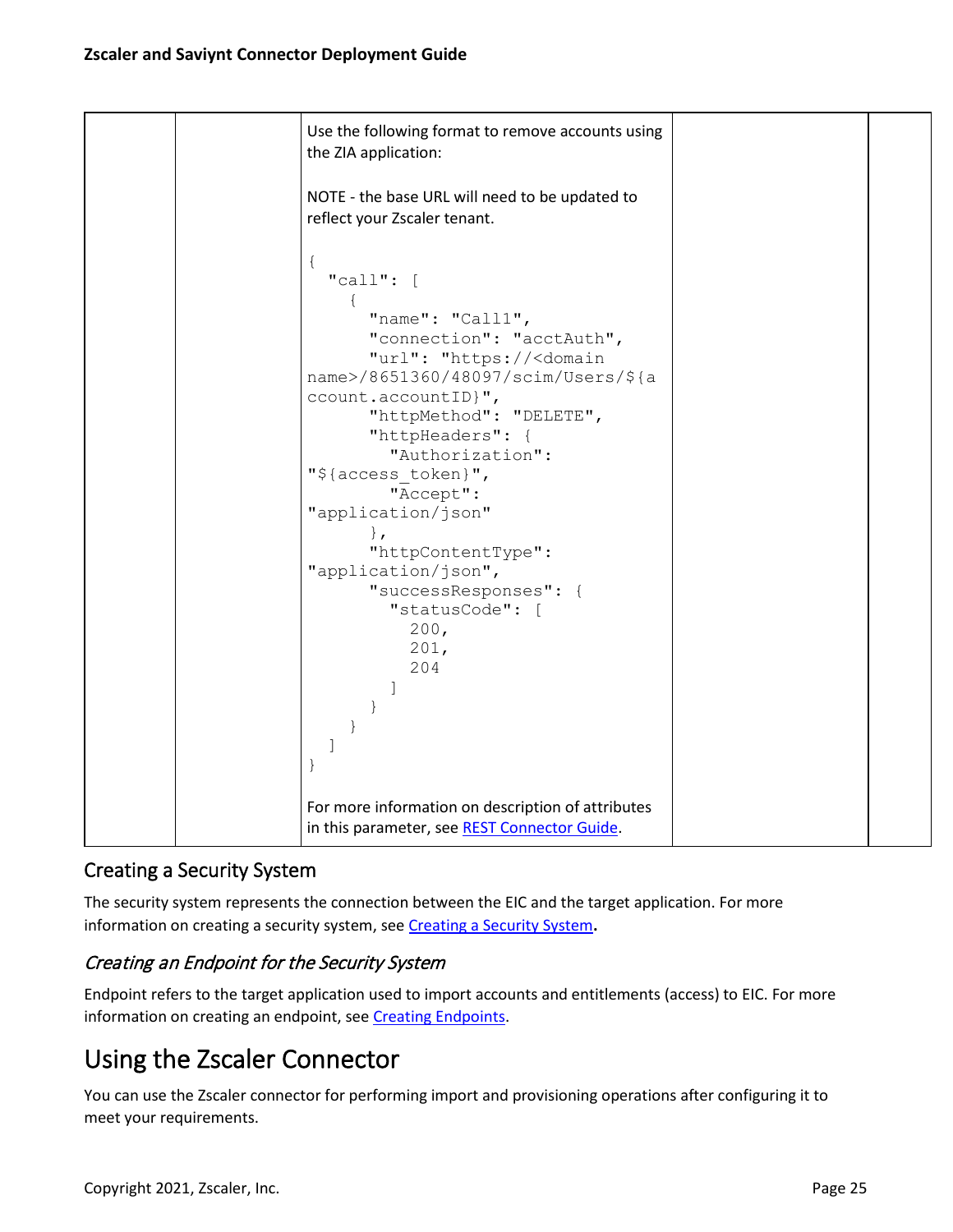# <span id="page-25-0"></span>Guidelines for Using the Connector

You must apply the following guidelines for configuring import:

- Run account import before running the access import
- Map all Zscaler attributes to the EIC account attributes using **ImportAccountEntJSON**

You must apply the following guidelines for configuring provisioning:

• Use Java ternary operators if you want to add conditions in the provisioning parameters.

# <span id="page-25-1"></span>Configuring Import Operations

- **Full account import:** When configuring the connection for the first time, first perform a full import of all existing accounts from the target application to the EIC. To perform a full import, the invoke API gets a response from the target application and maps the attributes in the target application with attributes in the EIC. As part of this process, the deleted accounts are also identified and marked as suspended from import service.
- **Full Access import:** When configuring the connection for the first time, first perform a full import of all existing access from the target application to the EIC. To perform a full import, the invoke API gets a response from the target application and maps the attributes in the target application with attributes in the EIC. As part of this process, the deleted entitlements are also identified and marked as inactive.

The reconciliation jobs are automatically created in the EIC after you create a connection for Zscaler. For more information about creating jobs, see [Data Jobs.](https://saviynt.freshdesk.com/support/solutions/articles/43000608272-job-categories-for-flat-job-control-panel#JobCategoriesforFlatJobControlPanel-Data)

#### <span id="page-25-2"></span>Importing Accounts and Accesses

You must import accounts after the users are available in the EIC.

#### **To import accounts:**

1. Specify the connection and import parameters. For more information, see the *Configuration Parameters for Account and Access Import* section in [Creating a Connection.](https://saviynt.freshdesk.com/support/solutions/articles/43000638736#ZscalerConnectorGuide-CreatingaConnection)

#### **NOTE:**

Ensure that you select the REST connection type.

2. Configure the **Application Data Import (Single Threaded)** job to import accounts and access. For more information, see [Data Jobs.](https://saviynt.freshdesk.com/support/solutions/articles/43000608272-job-categories-for-flat-job-control-panel#JobCategoriesforFlatJobControlPanel-Data)

### <span id="page-25-3"></span>Configuring Provisioning and Deprovisioning

Provisioning is automatically enabled when a connection is configured. For detailed information about performing provisioning tasks, see **Access Request System**.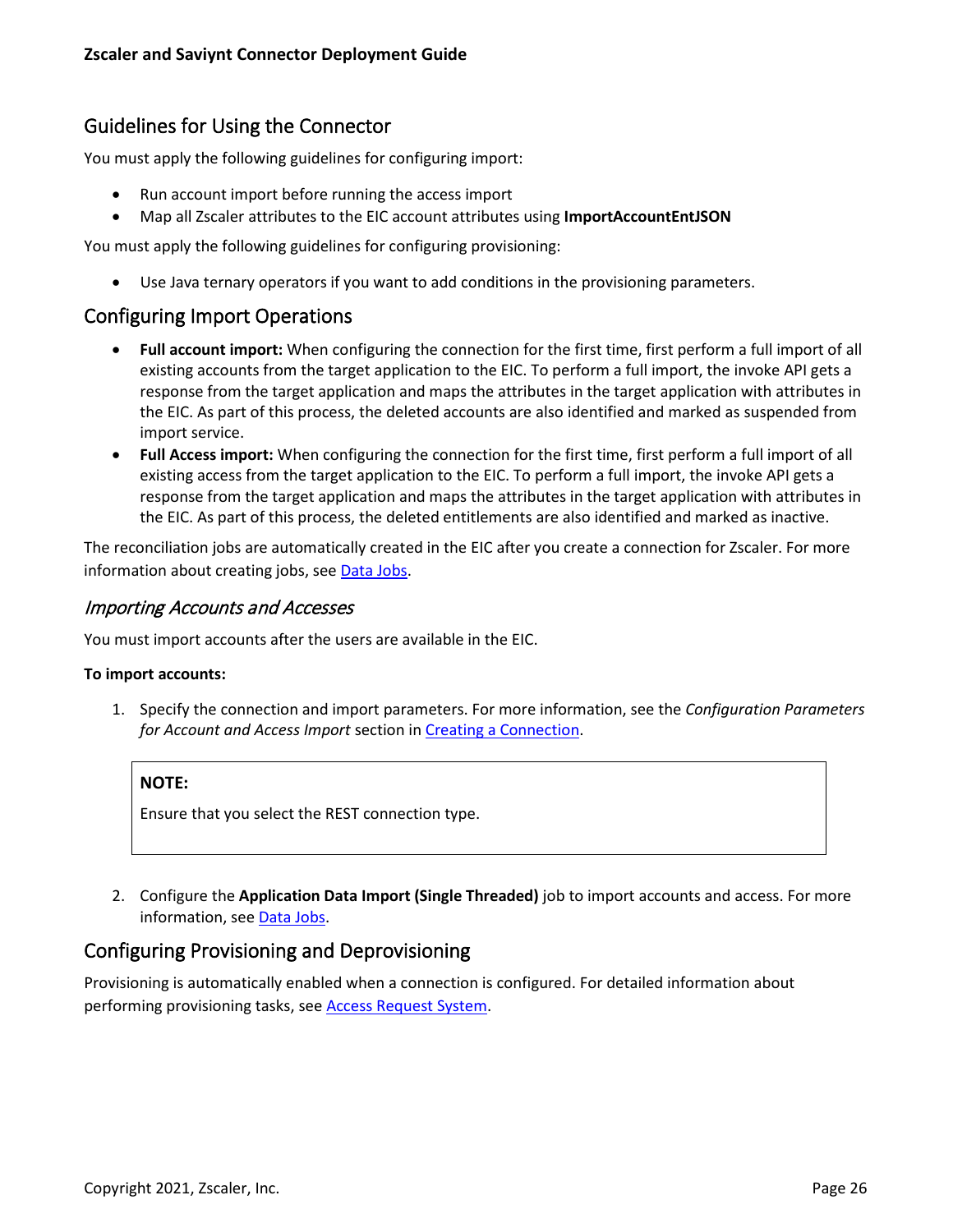#### **To provision objects to the target application:**

1. Specify the connection and provisioning parameters. For more information, see the *Configuration*  Parameters for Provisioning section in [Creating a Connection.](https://saviynt.freshdesk.com/support/solutions/articles/43000638736#ZscalerConnectorGuide-CreatingaConnection)

#### **NOTE:**

<span id="page-26-2"></span>Ensure that you select the REST connection type.

2. Configure the **Provisioning** job **(WSRETRY)**. For more information, see [Provisioning Jobs.](https://saviynt.freshdesk.com/support/solutions/articles/43000608272-job-categories-for-flat-job-control-panel#JobCategoriesforFlatJobControlPanel-Utility)

When a provisioning job is triggered, it creates provisioning tasks in EIC. When these tasks are completed, the provisioning action is performed on the target application through the connector.

# <span id="page-26-0"></span>Appendix A: Requesting Zscaler Support

# <span id="page-26-1"></span>Gather Support Information

You might sometimes need Zscaler support for provisioning certain services, or to help troubleshoot configuration and service issues. Zscaler support is available 24/7 hours a day, year-round.

To contact Zscaler support, select **Administration** > **Settings** > **Company profile**.



*Figure 7. Collecting details to open support case with Zscaler TAC*